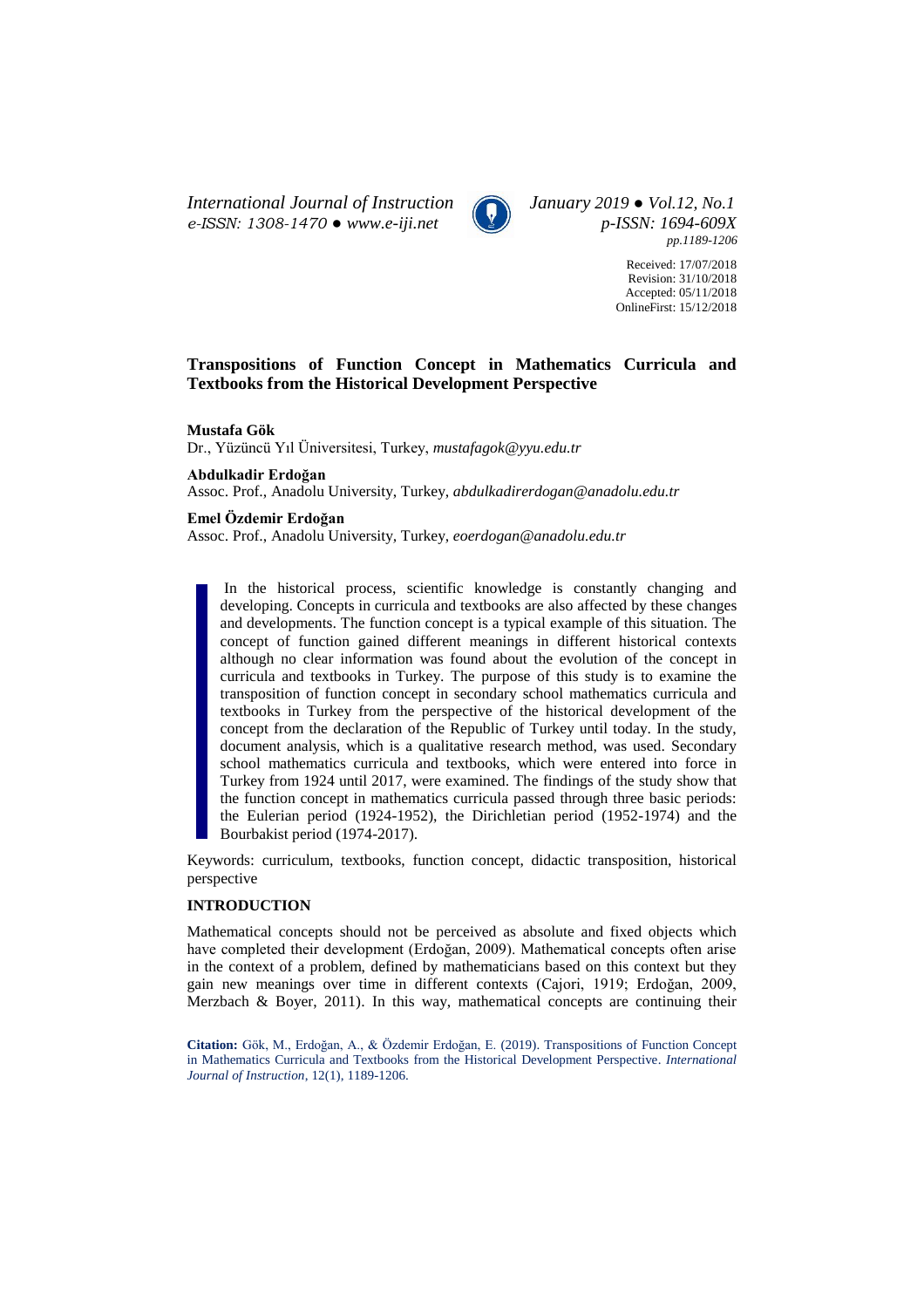development in a dynamic process. The development of the function concept is the most typical example of this. The roots of the function concept extend to Babylon tablets (Kleiner, 1989) and function concept first appeared on the stage of history in the form of a table of values summarizing the observed natural phenomena (Kline, 1972). The concept, which was used in this way intuitively for a long time, was qualified as a curved line of a motion in the 17th century and as an analytical expression, that is, the relationship between two variables in the 18th century, parallel to the studies carried out for the development of algebraic symbolism and for solving some mathematics and physics problems in the coordinate plane (Kleiner, 1993). Later at the beginning of the 20th century, as a result of the effect of set theory and the studies of Bourbaki school, it was defined as a univalent correspondence between two sets (Even, 1993). Siu (1994) categorized the meanings of function concept in the historical development process into three as static, kinematic / geometric and algebraic.

- Static meaning: The meaning such as table of values, correspondence, ordered pairs and morphism, which developed early at the emergence of the concept or in the  $20<sup>th</sup>$  century under the influence of set theory.
- Kinematic or geometric meaning: The meaning which developed with the studies where the concept is used to represent the curve of a motion, where discontinuous<sup>1</sup> functions and mapping were at the forefront.
- Algebraic meaning: The meaning which developed in the context of continuous functions, series, analytical expressions and representations.

In the historical development process, many mathematicians contributed to the development of the concept and gave definitions containing one or more of the above meanings (Kleiner, 1989; 1993; Ponte, 1992; Usiskin et al., 2003). Highlights from these definitions are summarized in Table 1 by Cha (1999).

### Table 1

 $\overline{a}$ 

| Definitions of Mathematicians on Function Concept (Cha, 1999, pp. 38-39) |                               |                                            |  |  |  |
|--------------------------------------------------------------------------|-------------------------------|--------------------------------------------|--|--|--|
|                                                                          | Year Mathematician Definition |                                            |  |  |  |
|                                                                          | 1665 Newton                   | Any <i>relationship</i> between variables. |  |  |  |

| 1002. | <b>Newton</b>    | Any <i>relationship</i> between variables.                                                                      |  |  |  |
|-------|------------------|-----------------------------------------------------------------------------------------------------------------|--|--|--|
| 1667  | Gregory          | A <i>quantity</i> obtained from other quantities by a succession of algebraic <i>operations</i> or by any other |  |  |  |
|       |                  | operation imaginable.                                                                                           |  |  |  |
| 1673  | Leibniz          | Any <i>quantity</i> varying from point to point of curve.                                                       |  |  |  |
| 1697  | <b>Bernoulli</b> | <i>Quantities</i> formed using algebraic and transcendental <i>expressions</i> of variables and of constants.   |  |  |  |
|       | 1714 Leibniz     | Quantities that depend on a variable.                                                                           |  |  |  |
|       | 1718 Bernoulli   | Function of a certain variable [as] a <i>quantity</i> that is composed in some way from that variable and       |  |  |  |
|       |                  | constants.                                                                                                      |  |  |  |
|       | 1748 Euler       | Formula or analytic expression composed in any manner from that variable quantity and numbers or                |  |  |  |
|       |                  | constant quantities representing the relation between variables.                                                |  |  |  |
|       |                  |                                                                                                                 |  |  |  |
|       | 1755 Euler       | If x denotes a variable quantity then all the quantities, which <i>depend on x</i> in any manner whatever or    |  |  |  |
|       |                  | are determined by it are called its functions. If some <i>quantities</i> depend on others in such a way that if |  |  |  |
|       |                  | the latter are changed the former undergo changes themselves then the former <i>quantities</i> are called       |  |  |  |

<sup>&</sup>lt;sup>1</sup> Although the  $1/x$  function is discontinuous at  $x=0$ , Euler early considered it as continuous (Lutzen, 1983).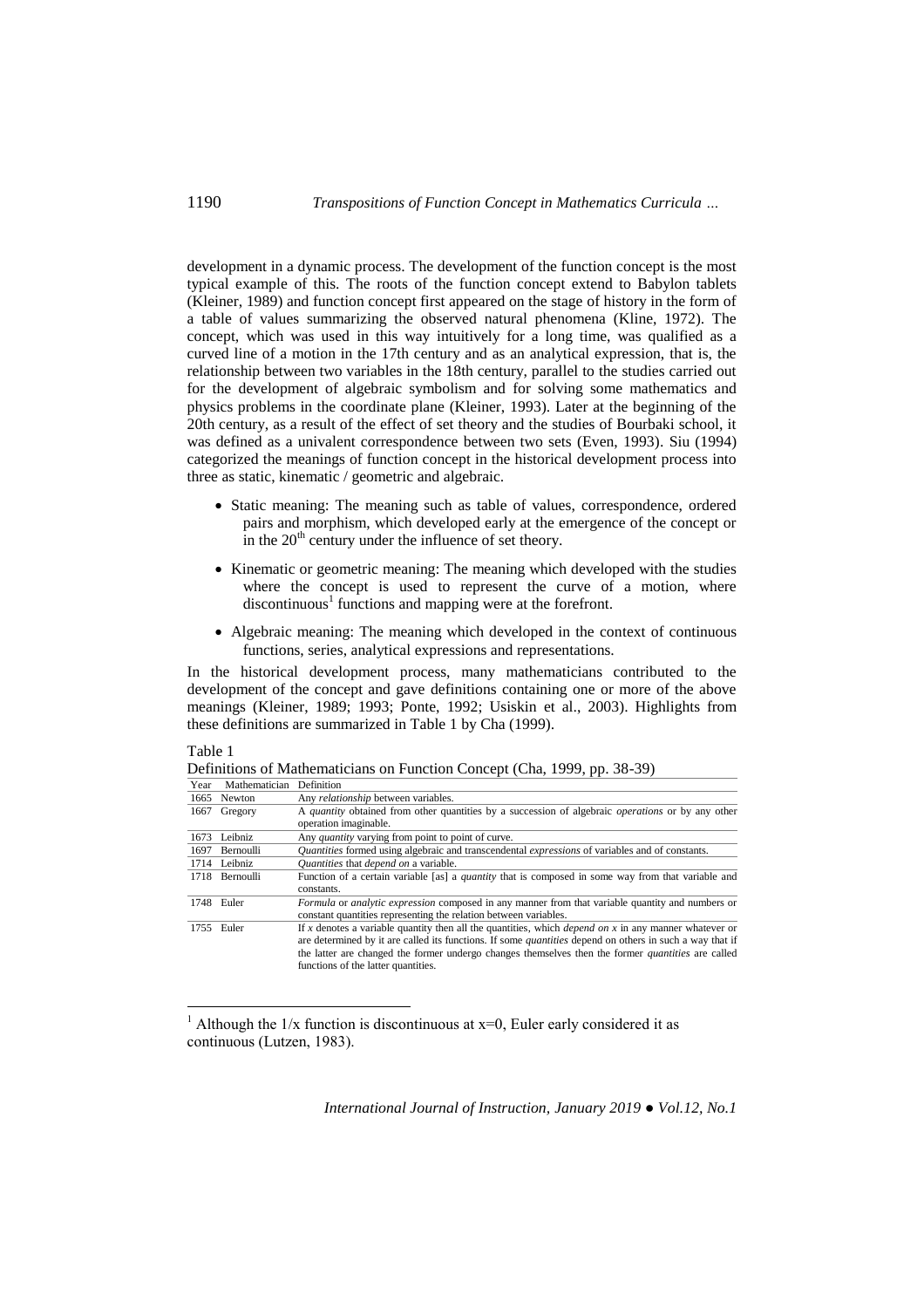| 1797 | Lagrange        | Any <i>expression</i> useful for calculation in which these variables enter in any manner whatsoever.         |  |  |  |
|------|-----------------|---------------------------------------------------------------------------------------------------------------|--|--|--|
|      | 1806 Lagrange   | A combination of <i>operations</i> that must be performed on known quantities to obtain the values of         |  |  |  |
|      |                 | unknown quantities, and that the latter are properly only the last result of the calculation.                 |  |  |  |
| 1829 | Dirichlet       | y is a function of a variable x, defined on the interval $a < x < b$ , if to every value of the variable x in |  |  |  |
|      |                 | this interval there <i>corresponds a definite</i> value y. Also, it is irrelevant in what way this            |  |  |  |
|      |                 | correspondence is established.                                                                                |  |  |  |
| 1917 | Caratherdory    | A rule of correspondence from a set A to real numbers.                                                        |  |  |  |
| 1939 | <b>Bourbaki</b> | A rule of correspondence between two sets.                                                                    |  |  |  |
| 1939 | <b>Bourbaki</b> | Let E and F be two sets, which may or may not be distinct. A relation between a variable element x of         |  |  |  |
|      |                 | E and a variable element y of F is called a functional relation in y if, for all x in E, there exists a       |  |  |  |
|      |                 | unique $y$ in $F$ , which is in the given relation with $x$ .                                                 |  |  |  |
| 1950 | Dirichlet-      | Any <i>correspondence</i> between two sets which assigns to every element in the <i>domain</i> exactly one    |  |  |  |
|      | Bourbaki        | element in the <i>range</i> .                                                                                 |  |  |  |

As seen in Table 1, mathematicians often defined function concept related to the developments in sciences and to the fields they had been working on (Even, 1993). For example, in Leibniz's first definition, parallel to his work, which contributed immensely to the development of calculus, the geometric meaning of the concept comes to the forefront but in the definitions of Euler who contributed to many areas of mathematics, algebraic meaning is dominant. On the other hand, Table 1 shows that many mathematicians revised their definition of function concept over time. This indicates that there is a continuous change in the definition of function concept as an object of scientific knowledge. Drawing attention to this issue, Cha (1999), stated that function concept was defined as a quantity, process, formula, expression or relationship by the 17th and 18th century mathematicians but as a univalent correspondence by the 19th and 20th century mathematicians. Along with these definitions, a new definition, which emphasize the process dimension of the concept, have appeared in recent years as "A dynamic process (a mechanism) which transforms inputs into outputs is called a function (Usiskin et al., 2003)".

Function is a fundamental concept in terms of both mathematics and mathematics teaching (Kleiner, 1993; Oehrtman, Carlson & Thompson, 2008; Ponte, 1992; Sajka, 2003). The concept which developed as the fundamental element of calculus in the beginning has become an indispensable concept for many areas such as advanced calculus, functional analysis, algebra, etc. with the power of the set concept in the definition given by the Bourbaki school. In terms of teaching mathematics, function concept has great importance and plays a central and unifying role between concepts (Selden & Selden, 1992).

With the didactic transposition theory (Chevallard, 1985), the examination of the development process of mathematical concepts, relations between concepts, and the changes observed in mathematical concepts affected by their use in different contexts (e.g. school mathematics) have become more systematic. In this sense, while mathematical concepts are included in mathematics curricula, while the content is prepared in the textbooks in accordance with the expectations of the curriculum, while teachers are preparing their teaching content using textbooks and other resources, and while the students is learning the subjects taught to them, it is known that the concepts pass through a number of changes. Examining these changes has major implications for understanding and interpreting educational reforms, curricula, and the differences between what is aimed to be taught and what is actually learned (Bosch, & Gascón,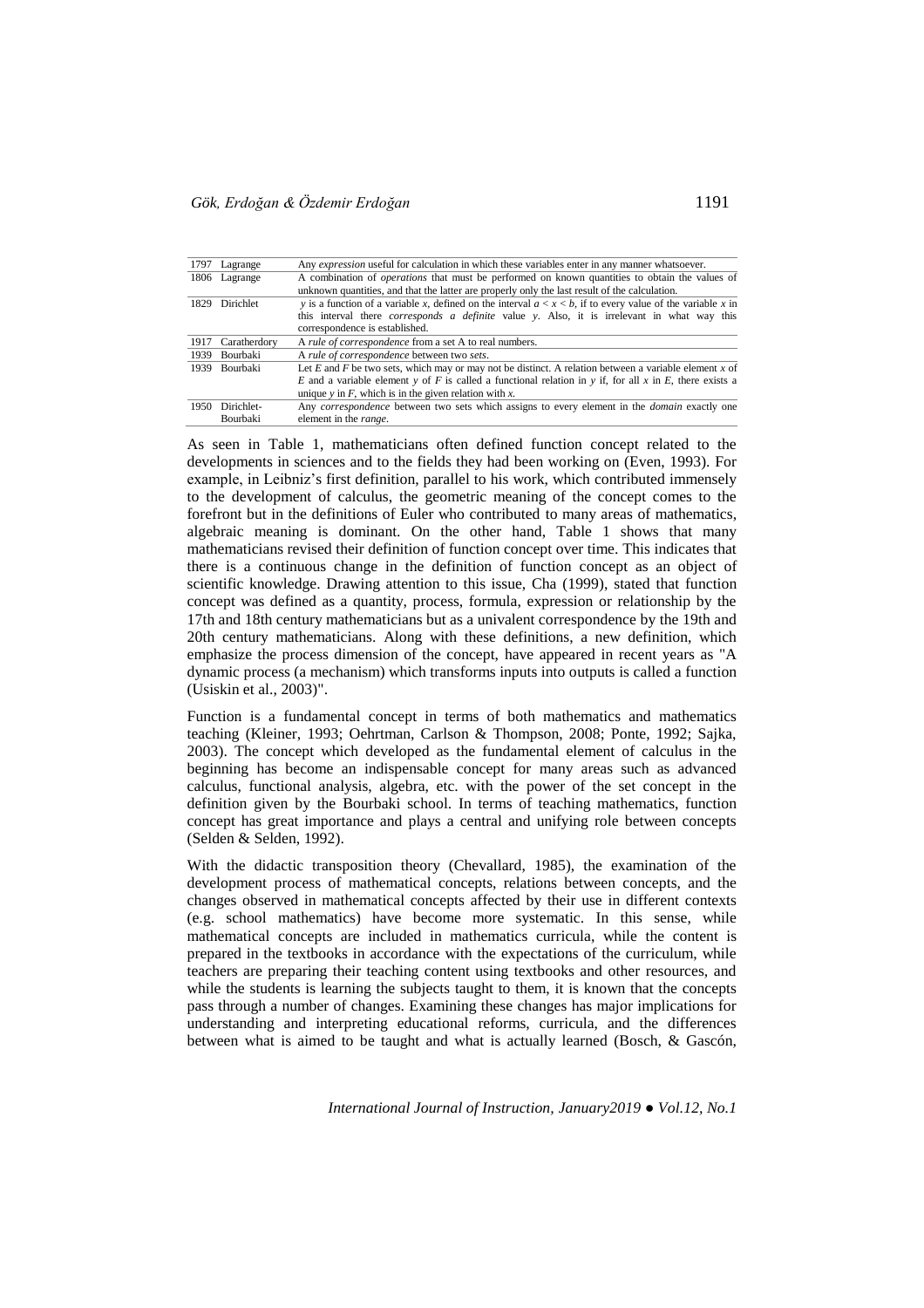2006). Thus, the question of how the function concept, which has a long historical process giving it various meanings and definitions and which is one of the basic concepts for mathematics and mathematics education, has found a place in curricula, in what meanings it has used in mathematics curricula and textbooks, and how its meanings have changed over time appear to be important.

#### **Functions in Mathematics Curricula and Textbooks**

The idea that the function concept should be included in mathematics curricula seems to start to be discussed in international mathematics conferences since the last quarter of the 19th century. The first step was taken in this regard by the German Professor Felix Klein (Breslich, 1932; Hamley, 1934; Hedrick, 1938). In this direction, many countries in Europe and America started to teach the function concept from the beginning of the 20th century (Denbel, 2015; Hamley, 1934). In mathematics curricula, the function concept was initially included in a similar meaning to the definition of Euler and with the "new mathematics" reform, definitions close to the definition of Bourbaki has begun to take place in many countries (Denbel, 2015). However, it was soon understood that the meaning of the Bourbaki's definition, which was quite productive for mathematics, was quite abstract and had great difficulties for students to perceive (Malik, 1980; Markovits et al., 1986; Tall & Bakar, 1992; Eisenberg, 2002). However, this definition could not be easily abandoned in mathematics teaching. Kennedy and Ragan (1969) stated that until 1959, in basic algebra and university algebra textbooks in America, function concept was defined as rules or correspondences between variables and between 1959 and 1969, it was used as a definition involving sets of ordered pairs. Cooney and Wilson (1993) found that in 16 secondary school mathematics textbooks which were published in America between 1958 and 1986, function concept was defined either as a set of ordered pairs or as a correspondence between elements of two sets. A few studies examining the development of concepts in secondary school mathematics

curricula in Turkey have carried out. Curriculum studies have mostly focused on a short history of mathematics education or on a general comparison of curricula in the context of change (Argün et al., 2010; Zeybek, 2012). On the other hand, some studies have addressed the comparison between countries (Güzel, Karataş & Çetinkaya, 2010) and teachers' opinions about the overall or a single component of the curriculum (Merter & Şan, 2012; Tuncel, 2015). No study has been found on how one of the mathematical concepts, especially the function concept, has been included in mathematics teaching through historical process. In this study, the question of how the function concept has taken place in mathematics curricula and textbooks, which were published from the first years of the republic to the present day in Turkey, is examined from the historical development perspective of the concept. In this purpose, the following research questions were investigated:

- When the function concept was first included in mathematics curricula?
- What meaning of the concept in what period of time have found a place in mathematics curricula and textbooks?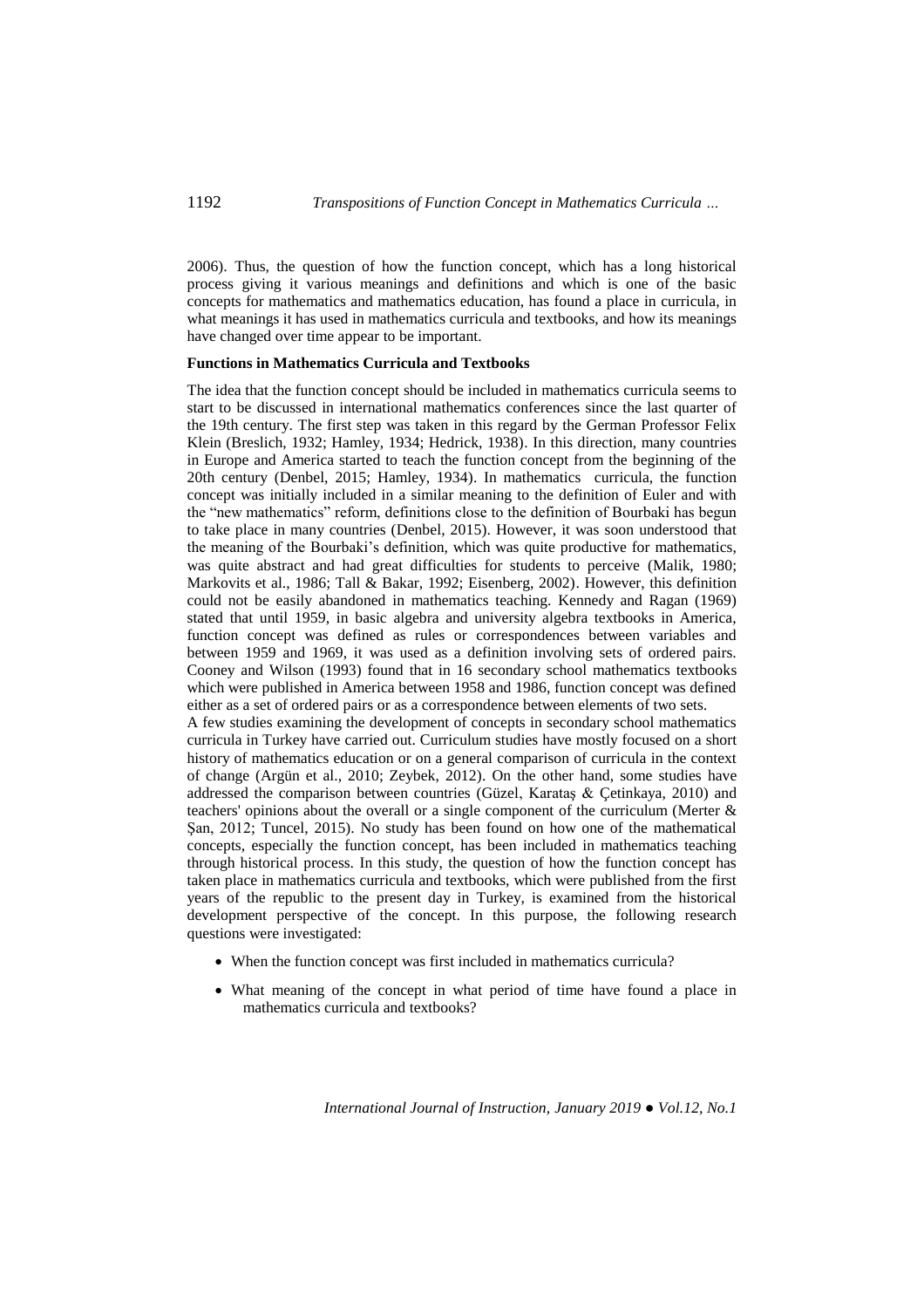What are the subjects, concepts and their relations in mathematics curricula and textbooks in which the function concept has been involved?

### **METHOD**

#### *The Model of the Study*

In this study, document analysis, which is one of the qualitative research methods, was used. The document analysis includes an analysis of materials that contain information about the phenomenon or phenomena targeted to be examined. In qualitative research, document analysis can be a stand-alone data collection method as well as it can be used with other data collection methods (Yıldırım & Şimşek, 2011).

### *Collection of Documents*

In this study, secondary school mathematics curricula from 1924 to 2017 were examined in the context of the function concept. These curricula were chronologically published in 1924, 1927, 1931, 1934, 1938, 1949, 1952, 1956, 1957, 1960, 1970, 1974, 1987, 1998, 2005, 2013 and 2017. Also, in this study, 17 mathematics textbooks were examined to reflect these processes to a large extent. These textbooks are given in table 2.

### Table 2

Textbooks examined in the study

| Year | Author(s)                  | Textbook                                               |
|------|----------------------------|--------------------------------------------------------|
| 1931 | Hikmet                     | High school books Class III: Algebra                   |
| 1938 | Commission                 | High school books: Arithmetic and Algebra I            |
| 1939 | Commission                 | High school books: Arithmetic and Algebra I            |
| 1953 | Bener & Aslantürk          | Teacher high schools books: Arithmetic and Algebra I   |
| 1963 | Aslantürk                  | High school books: Algebra I                           |
| 1967 | Taner, Özer, & Demirtas    | Basic mathematics I                                    |
| 1979 | Gürdal, Aydan, & Metin     | Mathematics high school I (Second Edition)             |
| 1984 | Gürdal, Aydan, & Metin     | Mathematics high school I (Fourth Edition)             |
| 1987 | Gürdal, Aydan, & Metin     | Mathematics high school I (Seventh Edition)            |
| 1999 | Cetiner, Yıldız & Kavcar   | High School 1 mathematics textbook (Second Edition).   |
| 2001 | Cetiner, Yıldız & Kavcar   | High School 1 mathematics textbook (Fourth Edition).   |
| 2005 | Cetiner, Yıldız & Kavcar   | High School 1 mathematics textbook (Third Edition).    |
| 2012 | Alkan (Ed)                 | The 9th grade mathematics textbook in secondary school |
| 2012 | Aytar & Arslantas          | Secondary school mathematics 9th grade course book     |
| 2013 | Commission                 | Secondary School Mathematics 9th grade second book     |
| 2013 | Karakuyu & Bağcı           | Secondary School Mathematics Grade 9 Textbook          |
| 2015 | Gökbas, Kaleci & Mutluoğlu | Secondary School Grade 9 Mathematics Textbook          |

In the data collection process, all of the mathematics curricula from 1924 to 2017 were obtained. On the other hand, two steps were used to determine mathematics textbooks to be analysed. Firstly, accessible textbooks from 1928 to 2017 were obtained. Textbooks published until 1931 could not be reached because of the change in written language. (The alphabet revolution was made on 1 November 1928.) Therefore, it is not known how the concept of function was included in the textbooks reflecting the 1924 and 1927 curriculum. However, considering that the concept of function was not included in the curricula of this period, it is assumed that there was no radical change in the teaching of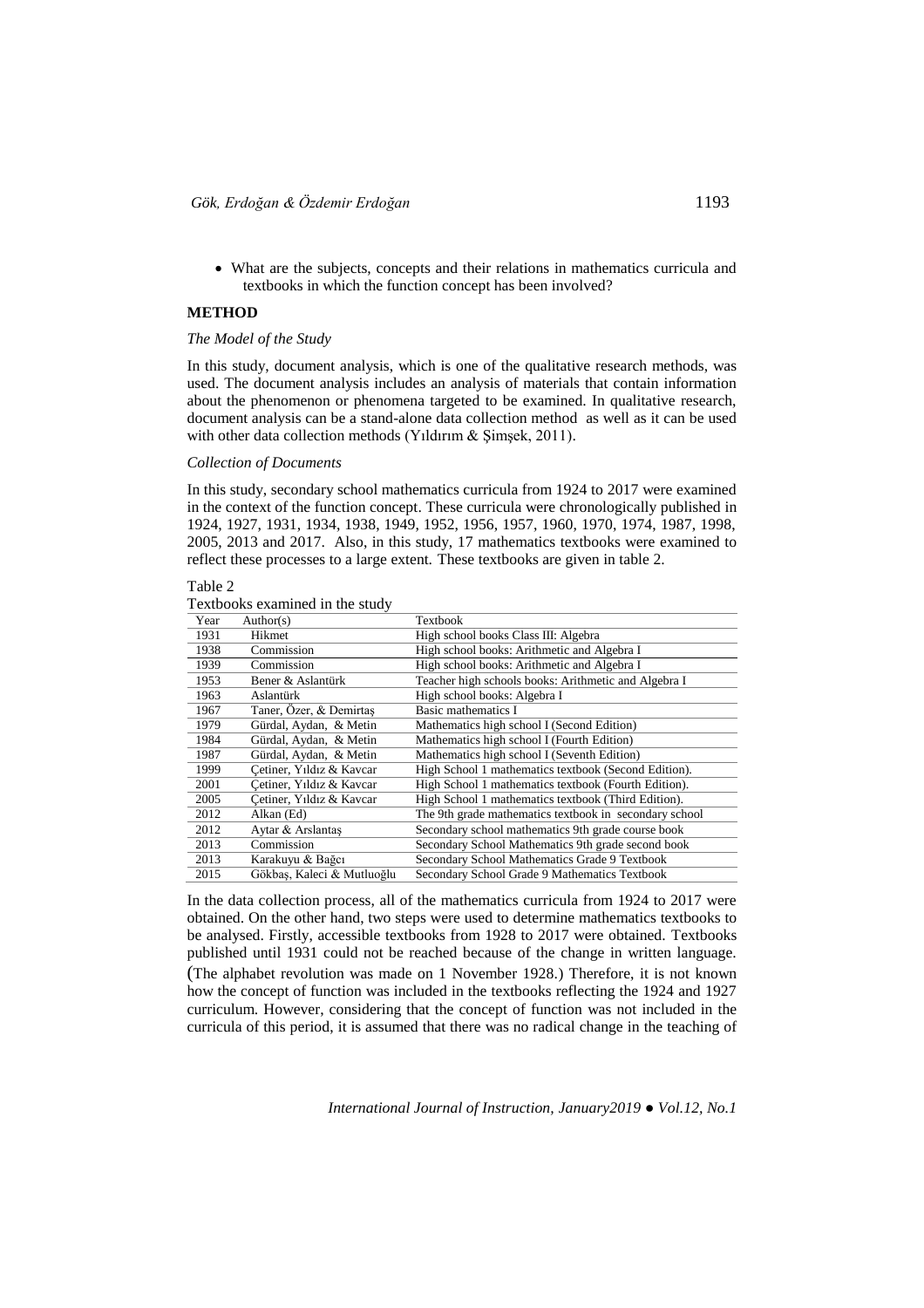function concept in the textbooks. In addition, the textbook prepared according to the 1931 curriculum and published in the new language has been reached and examined within the scope of the research. Secondly, the textbooks which reflect a curricular change related to function concept were determined.

Mathematics curricula and textbooks examined in the scope of the study were obtained from Ministry of Education Journal of Announcement, <http://mufredat.meb.gov.tr/> internet site prepared by the Ministry of Education Head Council of Education and Morality, Ferit Ragıp Tuncor Ministry and Archives Documentation Library established within the scope of National Education Support Services Directorate and from the book of Zeybek (2012) titled Development of Mathematics Curricula (1924-2011).

### *Analysis of the Documents*

In the study, objectives, behaviours, acquisitions, explanations and definitions related to function concept in mathematics curricula and textbooks were examined. In addition, it was attempted to determine related subjects and concepts introduced before functions in order to better identify in what context and meaning the function concept was used.

Contents determined in curricula and textbooks were descriptively analysed. Definitions determined in the contents were classified according to the definitions given by Cha (1999). The different meanings of the functions were determined in terms of static, geometric and algebraic meanings according to the themes revealed in the study of Siu (1994).

## *Reliability and Validity of the Analyses*

Collected data (curricula and textbooks) were primary sources. The definitions of function concept given in these sources were quoted in findings as given in the sources. Data were analysed by three researchers according to different meaning of the concept and the definitions of the concept given by mathematicians, which determined themes for the analyses. It was seen that there was a complete agreement among the researchers in the use of the concept in different meanings (static, geometric, algebraic). However, a difference was emerged, in two cases, when the definition given in curricula and textbooks were tried to be classified according to the definition given by mathematicians. The first case was with the textbook written by Bener and Aslantürk (1953) where the question was if the definition used was similar to the definition of Euler or to the definition of Dirichlet. The second case was with the 2005 curriculum where the question was if the definition used was similar to the definition of Bourbaki or to the definition of Drichlet-Bourbaki. In these situations, an agreement was found following a process of long discussions and comments on the meanings of the definitions.

#### **FINDINGS**

The analysis of the curricula and textbooks showed that the function concepts passed through three periods: 1924-1952, 1952-1974 and 1974-2017. These periods were determined by taking into account the curricular changes in which significant changes in the teaching of the concept were identified.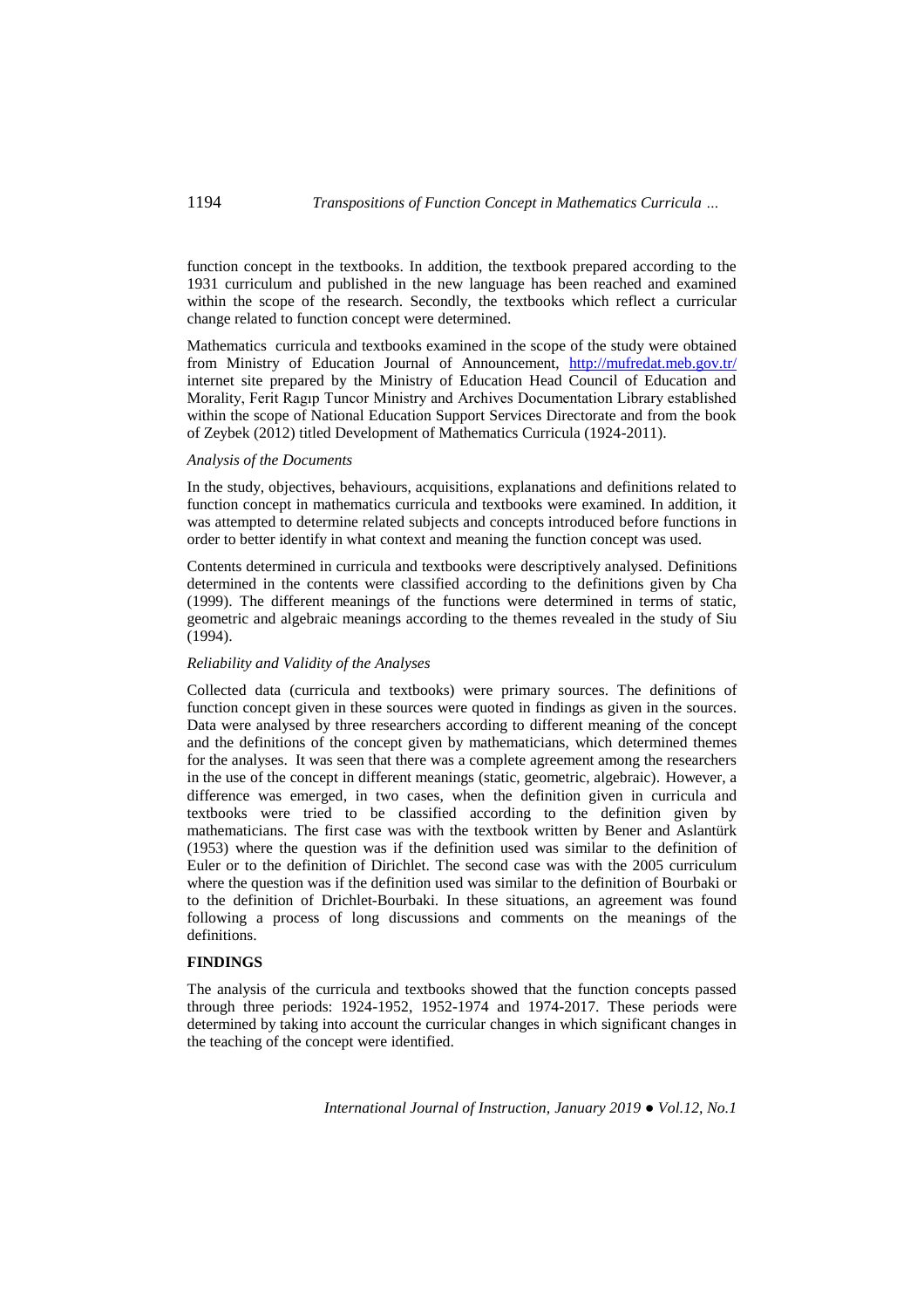### **Function Concept in 1924-1952 Period**

Between 1924 and 1931, mathematical subjects were found under more than one course (algebra, geometry, theoretical calculations, trigonometry, mechanics, astronomy) in curricula and since 1931, these courses were gathered under mathematics (formerly known as riyaziye). In the 1938 curriculum change, the name of the course became mathematics (in modern language) and sub-learning areas were defined as algebra, geometry, astronomy. In general, in 1924-1952 period, changes focused on updating the names, the durations and the contents of the courses. From the 1924 curriculum to 1949 curriculum, no definition of the function concept was found. Nevertheless, it appears that the curricula included objectives on linear, trigonometric, logarithmic, and exponential functions. For example, in the 1934 curriculum, in first grade, examination of y=ax+b function and its graphic representation and, in third grade, functions like  $y=ax^4+bx^2+c$ ,  $y=(ax+b)/(ax+b)$  and their representation were found among the acquisitions. The function concept appears as a combination of algebraic and geometric approaches in these acquisitions. The place of the concept in the textbooks of the period is given in table 3.

Table 3

Function Concept in 1924-1952 Period Textbooks

| Textbook      | Author(s) $&$   | Pre-Functional Topics and Function Definition                                                                                                                                                                                                                                                                                                                   | Definition &          |
|---------------|-----------------|-----------------------------------------------------------------------------------------------------------------------------------------------------------------------------------------------------------------------------------------------------------------------------------------------------------------------------------------------------------------|-----------------------|
| (Grade)       | Year            |                                                                                                                                                                                                                                                                                                                                                                 | meaning               |
| Algebra $III$ | Hikmet,<br>1931 | Numbers $\rightarrow$ Equations $\rightarrow$ Inequalities $\rightarrow$ Functions<br>If two kinds of quantities exist and if different values of<br>one are dependent to the values that the other can take,<br>the first quantity is called the function of the other.<br>[Function definition] For example, let us consider the<br>5x-9 algebraic expression | Algebraic<br>meaning  |
|               |                 | Let us take into account the $ax + b$ binary term where a<br>and b are fixed quantities and x is a transformation.<br>This expression is a function of x [Function definition].                                                                                                                                                                                 | Euler's<br>definition |
| Arithmetic    | Commission1     | Numbers $\rightarrow$ Arithmetic $\rightarrow$ Multiplication $\rightarrow$ Division                                                                                                                                                                                                                                                                            |                       |
| and           | 938:            | $(Fractions) \rightarrow Problems \rightarrow Ratio-proportion \rightarrow First$                                                                                                                                                                                                                                                                               |                       |
| Algebra I     | 1939            | degree equations with two or several unknowns $\rightarrow$                                                                                                                                                                                                                                                                                                     |                       |
|               |                 | Graphical representation Example 1: The fever of a                                                                                                                                                                                                                                                                                                              |                       |
|               |                 | person who has typhoid disease is measured every day                                                                                                                                                                                                                                                                                                            |                       |
|               |                 | at 6 o'clock and 18 o'clock and the following table                                                                                                                                                                                                                                                                                                             |                       |
|               |                 | results are obtained                                                                                                                                                                                                                                                                                                                                            | Geometric             |
|               |                 | Ascending Line: Draw a right triangle with a vertical<br>edge double of the other.                                                                                                                                                                                                                                                                              | meaning               |
|               |                 | If the small vertical edge of the triangle is indicated by<br>x and the large one by y, between these two edges there                                                                                                                                                                                                                                           |                       |
|               |                 | is $y=2x$ relation. Since each value of x corresponds                                                                                                                                                                                                                                                                                                           | Geometric             |
|               |                 | exactly to a certain value of y, y is a task of x                                                                                                                                                                                                                                                                                                               | and algebraic         |
|               |                 | [Definition of function]  In general: If the equation of                                                                                                                                                                                                                                                                                                        | meaning               |
|               |                 | the line is $y=mx$ , then for each point y:x ratio equals to                                                                                                                                                                                                                                                                                                    |                       |
|               |                 | $(m)$ . The task y=mx is a task that demonstrates the                                                                                                                                                                                                                                                                                                           | Euler's               |
|               |                 | smooth and equal increasing we encounter in our                                                                                                                                                                                                                                                                                                                 | definition            |
|               |                 | everyday life. [Explanation of function concept]                                                                                                                                                                                                                                                                                                                |                       |

In Table 3, it is seen that the function concept was built in the textbooks of this period on the subjects of algebra such as numbers, ratio-proportion, equation. In this period,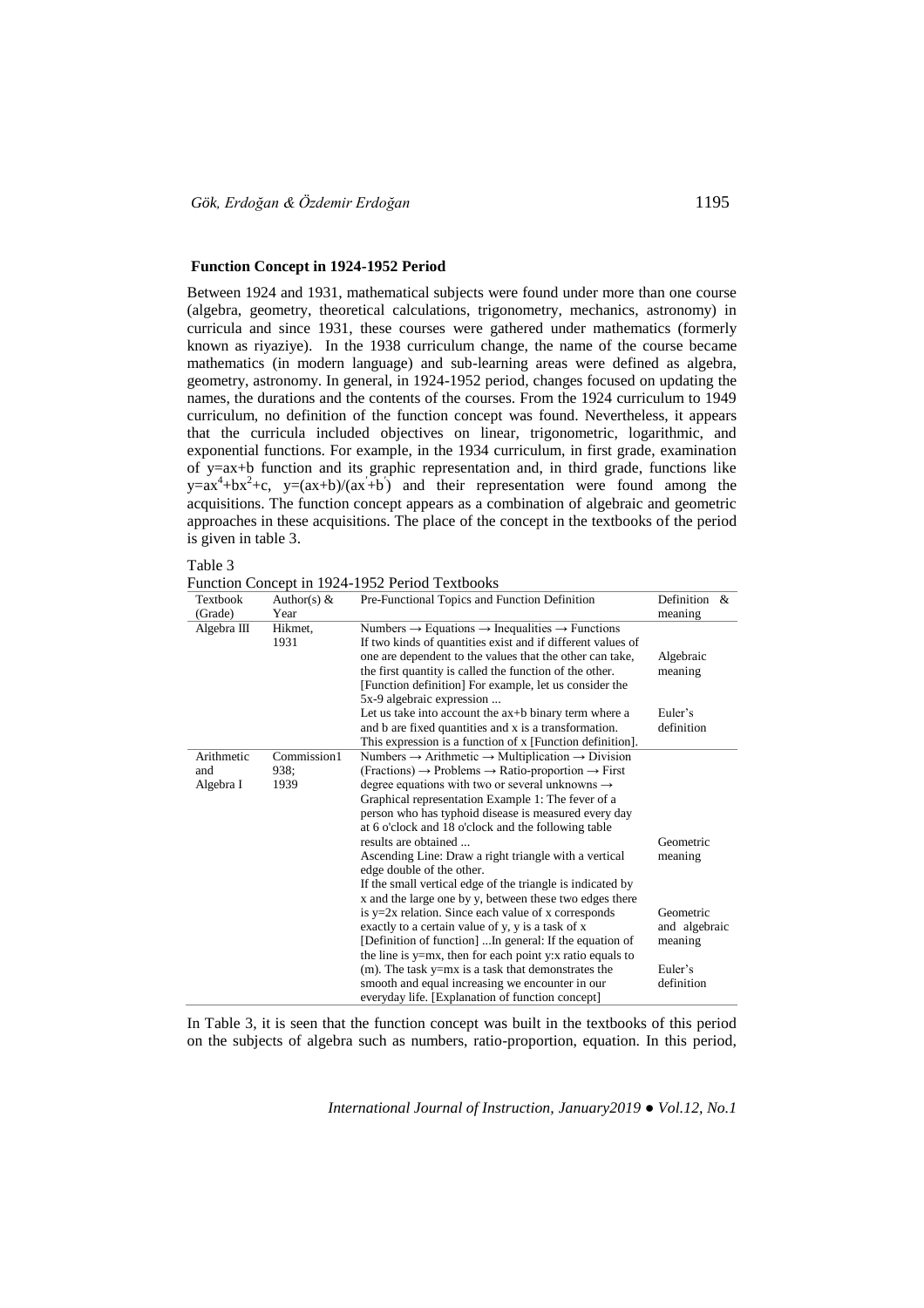although the definition of function was not given formally in the high school first grade textbooks, the concept was tried to be explained intuitively through examples of daily life. Here, the emphasis on the graph draws attention. On the other hand, in the textbook of third grade of high school, it appears that the function concept was defined in a similar way with the definition given by Euler.

#### **Function Concept in 1952-1974 Period**

The first curriculum of this period is the 1952 curriculum in which the definition of the concept was included for the first time and, the last curriculum of this period is the 1974 curriculum which was a curriculum of transition to "new mathematics". Some acquisitions of this period show that formal definition of function concept should take place in mathematics curricula. In Table 4, the acquisitions and explanations related to the function concept are given.

### Table 4

Function Concept in 1952-1974 Period Curricula

| Year | Grade          | Acquisitions/Behaviours/ Purpose   | Explanation                           | Definition  |
|------|----------------|------------------------------------|---------------------------------------|-------------|
|      |                |                                    |                                       | $&$ meaning |
| 1952 | $\overline{1}$ | of<br>variable<br>Concepts<br>and  |                                       | Geometric   |
|      |                | function; coordinate system in the |                                       | meaning     |
|      |                | plane. Graphical representation    |                                       |             |
|      |                | of empirical functions.            |                                       |             |
|      | 3              | Definitions of various functions.  |                                       |             |
| 1956 | 1              | of variable<br>Concepts<br>and     | It should be particularly             | Geometric   |
|      |                | function; coordinate system in the | emphasized here that                  | meaning     |
|      |                | plane. Graphical representation of | the idea of the function              |             |
|      |                | empirical functions.               | graphically<br>1S                     |             |
|      | 3              | Function concept and various       | represented<br>the<br>on              |             |
|      |                | function types.                    | coordinate system.                    |             |
| 1957 | $\overline{1}$ | Concepts of variable, function,    | Sketching by point-                   | Geometric   |
| 1960 |                | and<br>increasing<br>decreasing    | of<br>numerical<br>point              | meaning     |
| 1970 |                | function.                          | <i>functions</i><br>such<br><b>as</b> |             |
|      | 3              | Function concept and various       | $y=ax+b$ , $y=ax^2+bx+c$              |             |
|      |                | function types.                    |                                       |             |

In Table 4, it is seen that the definition of function concept first entered in the curricula in 1952 with the variable concept in the First Grade. This table also shows that, accompanied by the variable concept, the graphical approach to functions was emphasized. It is not clear from the curricula what kind of definition was adopted for the function concept but the emphasis on variable concept and graph indicate that functions defined on real numbers were to be studied and definitions close to the definition of Dirichlet were adopted. The results of the analyses related to the place of the concept in textbooks of this period are given in Table 5.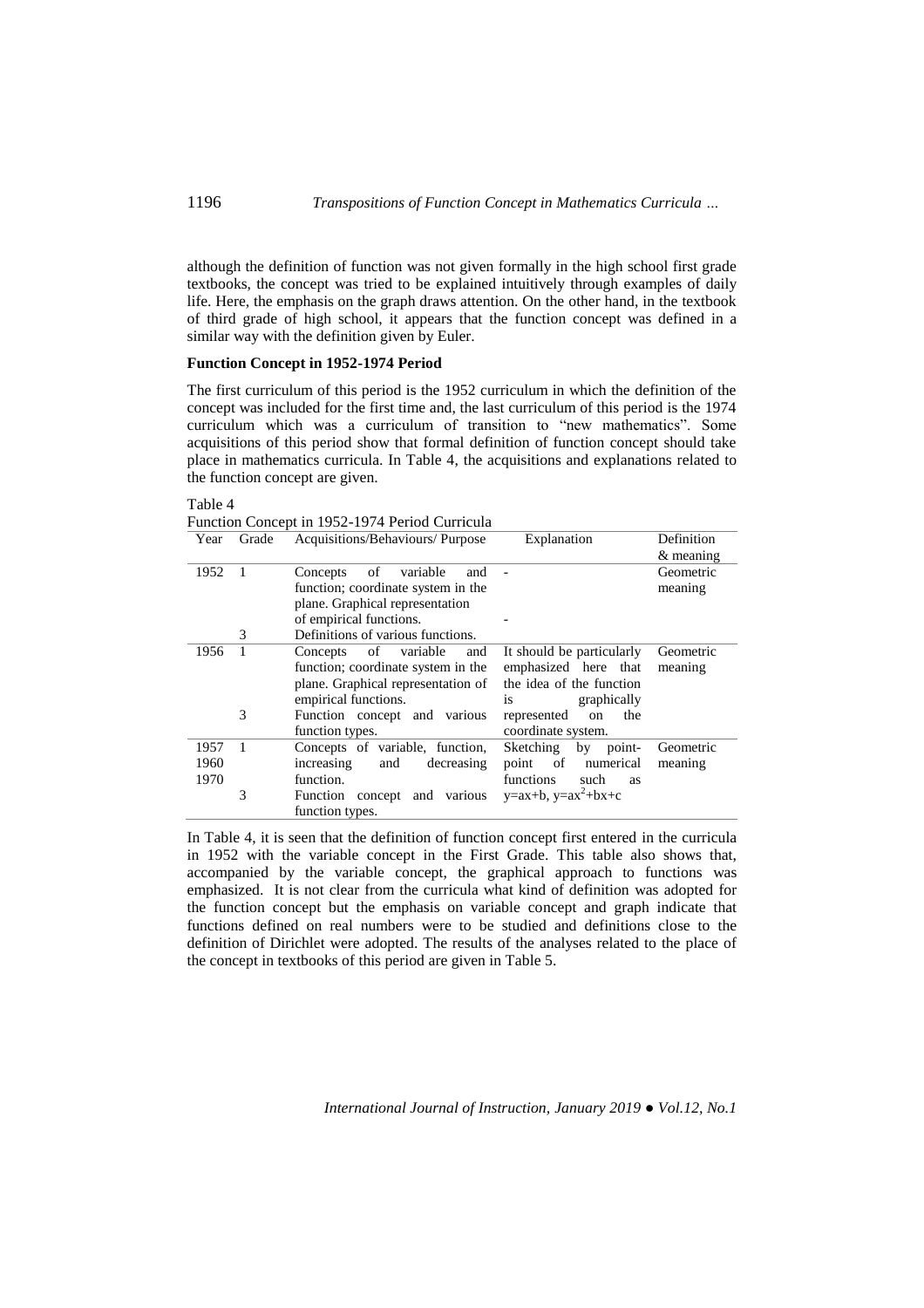$\overline{a}$ 

Table 5 The Function Concept in 1952-1974 Period Textbooks

| Textbook<br>(Grade)           | Author(s) $&$<br>Year              | Pre-Functional Topics and Function Definition                                                                                                                                                                                                                                                                                                                                                                                                                                                                                                                                                                                                                                                                                                                                   | Definition &<br>meaning                                       |
|-------------------------------|------------------------------------|---------------------------------------------------------------------------------------------------------------------------------------------------------------------------------------------------------------------------------------------------------------------------------------------------------------------------------------------------------------------------------------------------------------------------------------------------------------------------------------------------------------------------------------------------------------------------------------------------------------------------------------------------------------------------------------------------------------------------------------------------------------------------------|---------------------------------------------------------------|
| Arithmetic and<br>Algebra I   | Bener &<br>Aslantürk,<br>1953      | Numbers $\rightarrow$ Algebraic expressions and operations $\rightarrow$ First<br>degree equations and problems→Ratio-<br>Proportion $\rightarrow$ First degree equations with two and three<br>unknown→Variable and Functions<br>On a given interval, each letter (generally quantities)<br>which can have various values is called a variable Let<br>us consider the $3x+5$ algebraic expression. If random<br>numerical values are given to x here, it can be seen that<br>expression receives some numerical values in exchange<br>for these values In that case, the value of this algebraic<br>expression depends on the value to be given to x. In<br>other words, although x can be varied freely, the                                                                  | Algebraic<br>meaning                                          |
|                               |                                    | expression varies depending on x. Here x is called an<br>independent variable and the expression that changes<br>depending on it is called a function. [Function]<br>definition] This expression written as $f(x)=3x+5$ as a<br>function of x In mathematics, the function of an x<br>variable is denoted by the symbol $f(x)$ or by y. For<br>example, the first degree binomial $ax + b$ is a function of<br>the variable x and it is written as $f(x)=ax+b$ or $y=ax+b$ .                                                                                                                                                                                                                                                                                                    | Drichlet's<br>definition                                      |
| Algebra I                     | Aslantürk,<br>1963                 | Numbers $\rightarrow$ Algebraic expressions $\rightarrow$ Ratio and<br>proportion $\rightarrow$ Coordinate system $\rightarrow$ Variable and<br>functions<br>If y takes certain values corresponding to each specific<br>value of an x variable, then y is the function of x<br>[Definition of function]; and it is written as $y=f(x)$ and<br>read as "y equals function x".                                                                                                                                                                                                                                                                                                                                                                                                   | Algebraic<br>meaning<br>Drichlet's                            |
| Algebra III                   | Aslantürk,<br>1963                 | Numbers $\rightarrow$ Polynomials and factorization $\rightarrow$<br>Equations, relations between coefficients and roots $\rightarrow$<br>Functions<br>Let's take two quantities, the value of the one depending<br>on the value of the other. Let's say y to the one of these<br>quantities and x to the other. If the value of y is<br>constituted by the value of x then y quantity is called a<br>function of x. [Function definition]<br>After giving the idea of interval, a more precise<br>definition of the function can be made: Let's consider an<br>interval (a, b). If each value of x in this interval<br>corresponds to a y number, y is called as the function of<br>x. [Function definition] and it is written as $y=f(x)$ and<br>read as y equals function x. | definition<br>Algebraic<br>meaning<br>Drichlet'<br>definition |
| Basic<br>Mathematics<br>$I^2$ | Taner, Özer &<br>Demirtas,<br>1967 | Logic $\rightarrow$ Sets $\rightarrow$ Relation and Function<br>Consider A and B sets are given. The f relation from A<br>to B, which assigns each element of A to exactly one<br>element of B, is called as a function from A to B.                                                                                                                                                                                                                                                                                                                                                                                                                                                                                                                                            | Static meaning<br>Bourbaki's<br>definition                    |

 $2$  This book, which was used for experimental purposes, was adapted from the High School of Science Basic Mathematics I curriculum during the High School of Science Project.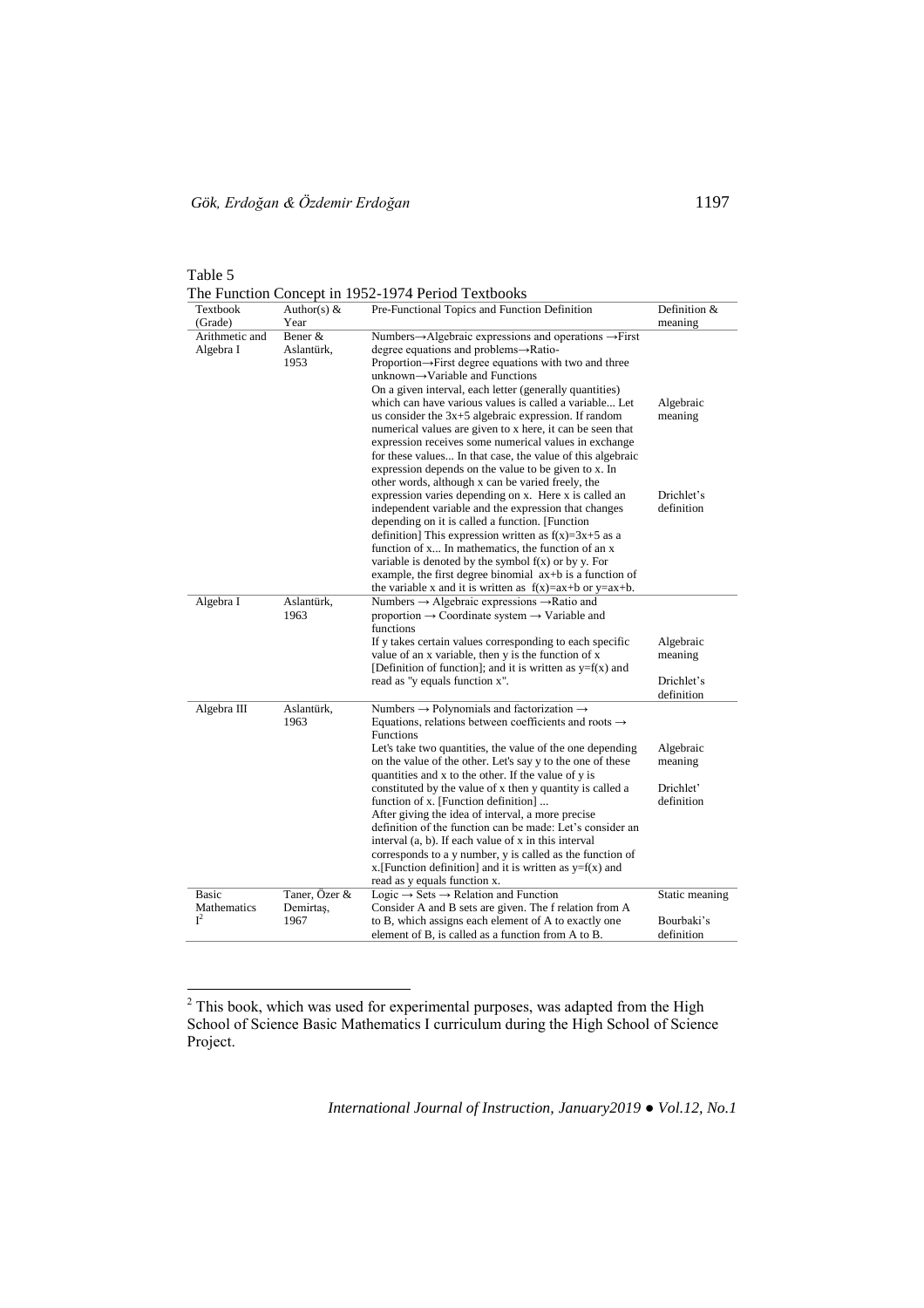Table 5 shows that the most striking change in mathematics textbooks related to function concept was realized in this period. Similar to the previous period, although function concept was built on numbers, ratio-proportion and equations, a more open place was given to the variable concept in this period. It is also clearly seen that the interval concept was formally included in arithmetic and algebra I textbook in 1953 for the first time and it was defined in algebra III textbook in 1963. Accordingly, it is understood that Dirichlet's definition was adopted in textbooks of this period. However, emphasis on graphics in the curricula of the period was not found in the function definitions of the textbooks. It is observed that the meaning attached to the function concept started to change at the end of this period (Zeybek, 2012, s.161). Table 5 shows that in the textbook used in the High School of Science Project (1960-1967), which was one of the important projects carried out at that time, the function concept was given in the context of logic, sets and relation and it reflects the definition of Bourbaki through arbitrary sets.

### **Function concept in 1974-2017 Period**

This period starts with the curriculum approved in 1974 and implemented in 1976 (Zeybek, 2012). In Table 6, the acquisitions and explanations related to the function concept in the curricula of the period are given.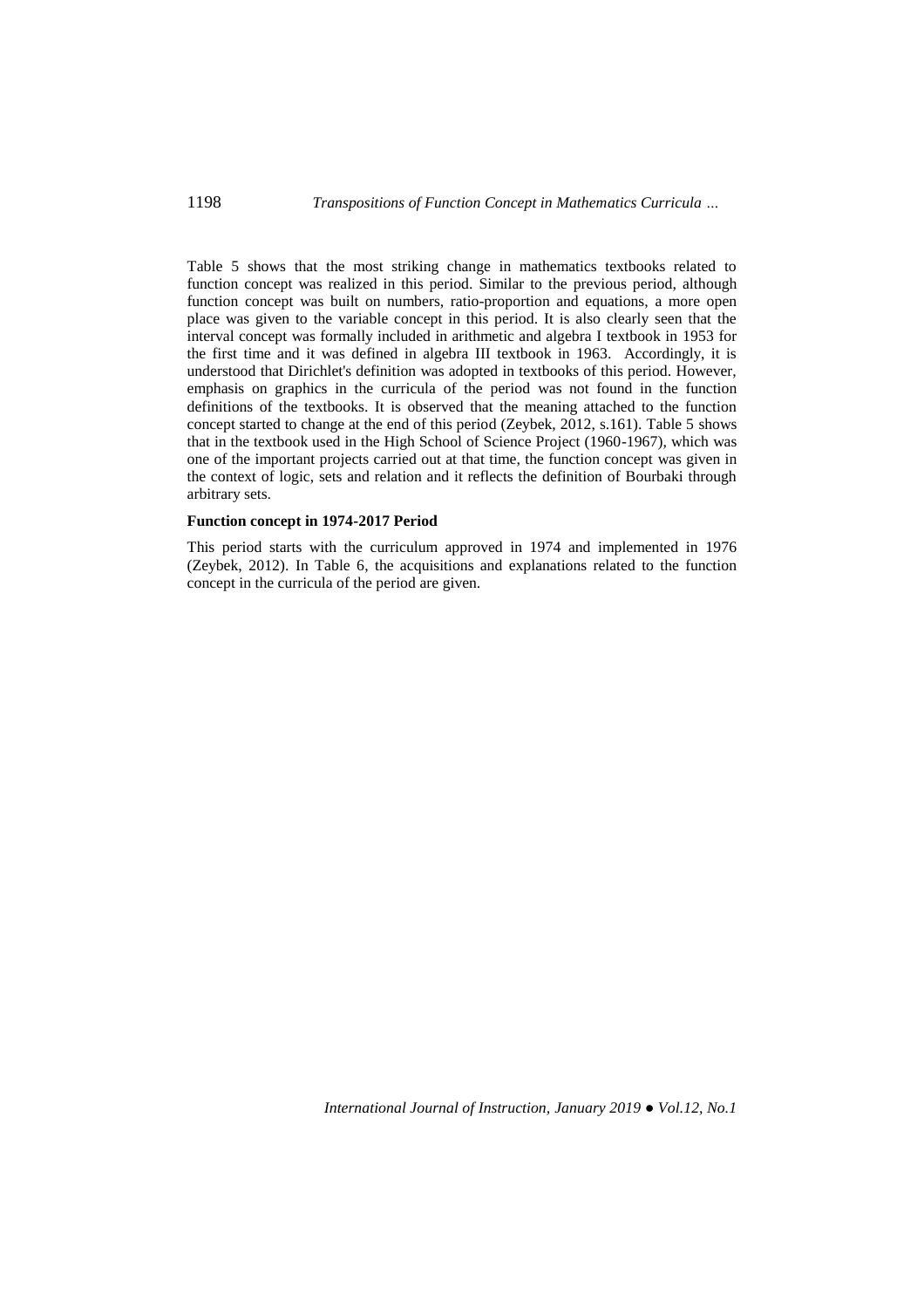| Year | Grade          | Acquisitions / Behaviours / Purpose                                                                                                                                                                                                                                                         | Explanation                                                                                                                                                                                                                                                                                               | Definition &<br>meaning                                                                      |
|------|----------------|---------------------------------------------------------------------------------------------------------------------------------------------------------------------------------------------------------------------------------------------------------------------------------------------|-----------------------------------------------------------------------------------------------------------------------------------------------------------------------------------------------------------------------------------------------------------------------------------------------------------|----------------------------------------------------------------------------------------------|
| 1974 | $\mathbf{1}$   | Function concept, domain and<br>range will be handled entirely with<br>concrete examples, injective                                                                                                                                                                                         | $\overline{a}$                                                                                                                                                                                                                                                                                            | Static meaning                                                                               |
|      |                | function, surjective function,<br>bijective function (1-1 and<br>surjective function) inverse<br>function, compound function<br>(function of a function) concepts                                                                                                                           |                                                                                                                                                                                                                                                                                                           | Bourbaki's<br>definition                                                                     |
|      |                | will be processed into it with very<br>clear and abundant examples.                                                                                                                                                                                                                         |                                                                                                                                                                                                                                                                                                           |                                                                                              |
| 1987 | 1              | (Same acquisitions with the 1st<br>grade of the 1974 curriculum)                                                                                                                                                                                                                            | To clarify the concept of function,<br>the notions of this concept and to                                                                                                                                                                                                                                 | Static meaning                                                                               |
|      | 3              | The concept of function will be<br>tackled again; kinds of function will<br>be specified; compound function,<br>unit function, inverse function will<br>be examined with examples;<br>absolute value function, sign<br>function, greatest integer function<br>will be processed with simple | reveal the superior position of the<br>concept of function in today's<br>mathematics through various ways<br>and to consolidate this concept<br>thoroughly (Explanation found<br>among mathematics curriculum<br>objectives)<br>Constant function, 1-1 function,<br>injective, surjective functions, etc. | Bourbaki's<br>definition                                                                     |
| 1998 | $\mathbf{1}$   | examples with graphics<br>To be able to define function, its                                                                                                                                                                                                                                | To define function and show it by                                                                                                                                                                                                                                                                         | Static meaning                                                                               |
|      | 3              | properties and types<br>Comprehending some special types<br>of functions                                                                                                                                                                                                                    | schema<br>Defining a function                                                                                                                                                                                                                                                                             | Bourbaki's<br>definition                                                                     |
| 2005 | $\mathbf{1}$   | Explains the concept of function,<br>specifies domain, range, and image<br>sets of the function by showing<br>with schema and expresses equality<br>of functions.                                                                                                                           | The relationship between function,<br>Cartesian product and relation<br>concepts is explained.<br>The fact that a function makes<br>correspond each element of the the<br>domain exactly one and only one                                                                                                 | Static meaning<br>Bourbaki's<br>definition                                                   |
|      |                | Explains concepts of function,                                                                                                                                                                                                                                                              | element of the the range, but this                                                                                                                                                                                                                                                                        |                                                                                              |
|      | $\overline{4}$ | types of functions and inverse<br>functions.                                                                                                                                                                                                                                                | correspondence does not have to do<br>through an algebraic or arithmetic<br>rule is to be emphasized.                                                                                                                                                                                                     |                                                                                              |
| 2013 | 9              | Explains the function concept.                                                                                                                                                                                                                                                              | Only functions defined on real<br>numbers will be covered in this<br>topic.<br>Function is to be described as "the<br>equivalent which correspond each<br>element of one set (domain) to one<br>and only one element of another set<br>$(range)$ .                                                        | Definition of<br>Dirichlet-<br>Bourbaki                                                      |
| 2017 | 10             | Solves problems related to<br>functions.                                                                                                                                                                                                                                                    | Function concept is to be<br>explained. (All High School)<br>Only functions defined on real<br>numbers are handled. (except high<br>schools of science)<br>The fact that a function is a special<br>relation is to be emphasized (high<br>schools of science)                                             | Definition of<br>Dirichlet-<br><b>Bourbaki</b><br>Static meaning<br>Bourbaki's<br>definition |

Table  $6$ <br>Eunction  $C$  $\mathbf{F}$  in 1974-2017 Period Curricula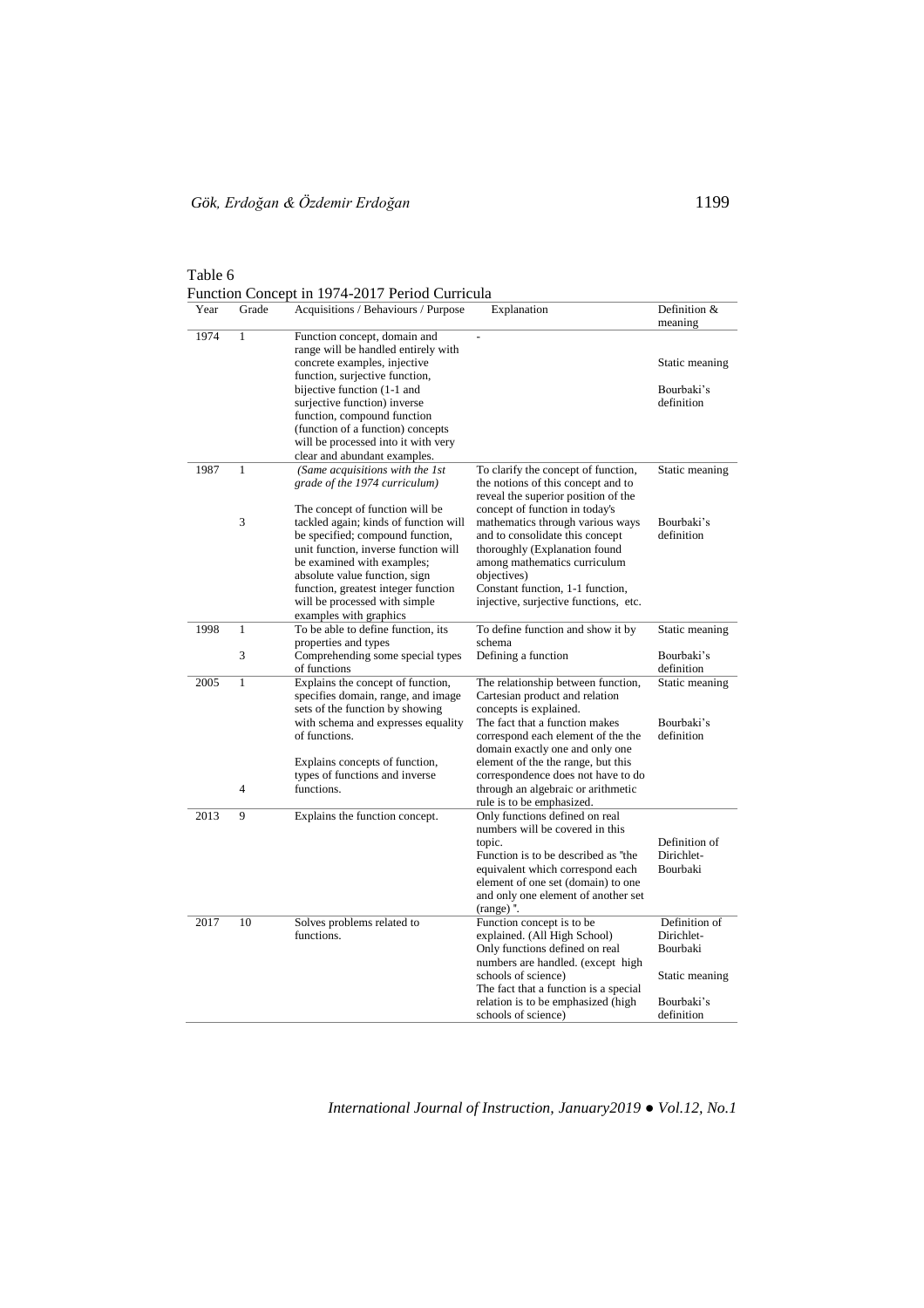With "new mathematics" reform, it was underlined in the objectives section of the curriculum that, it was necessary to review the concepts which feed the function concept in mathematics curricula and it was necessary to identify these concepts in the direction of the new reform (MONE, 1987). In this direction, as seen in table 6, the static Bourbaki definition was used at the beginning of this period. At the end of this period, especially in the 2005 mathematics curricula change, it was emphasized that the function is a special relation by strengthening this static approach. Along with the 2013 mathematics curriculum, the function concept was defined as a relationship which provides certain conditions between two sets in all the schools and function concept was defined without the concept of relation. It was mentioned here that only functions defined on real numbers could be used and thus it is seen that the curriculum developers begun to move away from the Bourbaki's definition and, the Dirichlet-Bourbaki definition seems to be adopted. While the definition of the function concept in the mathematics curriculum of 2017 was protected as the way it was given in the approach of the 2013 curriculum, for high schools of science, it was presented on the basis of the concept of relation. Therefore, the return to the Bourbaki's definition in high schools of science is striking.

The analysis of how the concept took place in textbooks of this period is given in table 7. However, since the introduction of the function concept in the 2017 curriculum moved to the 10th grade and the curriculum was not yet implemented in the 10th grade, there are no textbooks to be studied at the 10th grade level.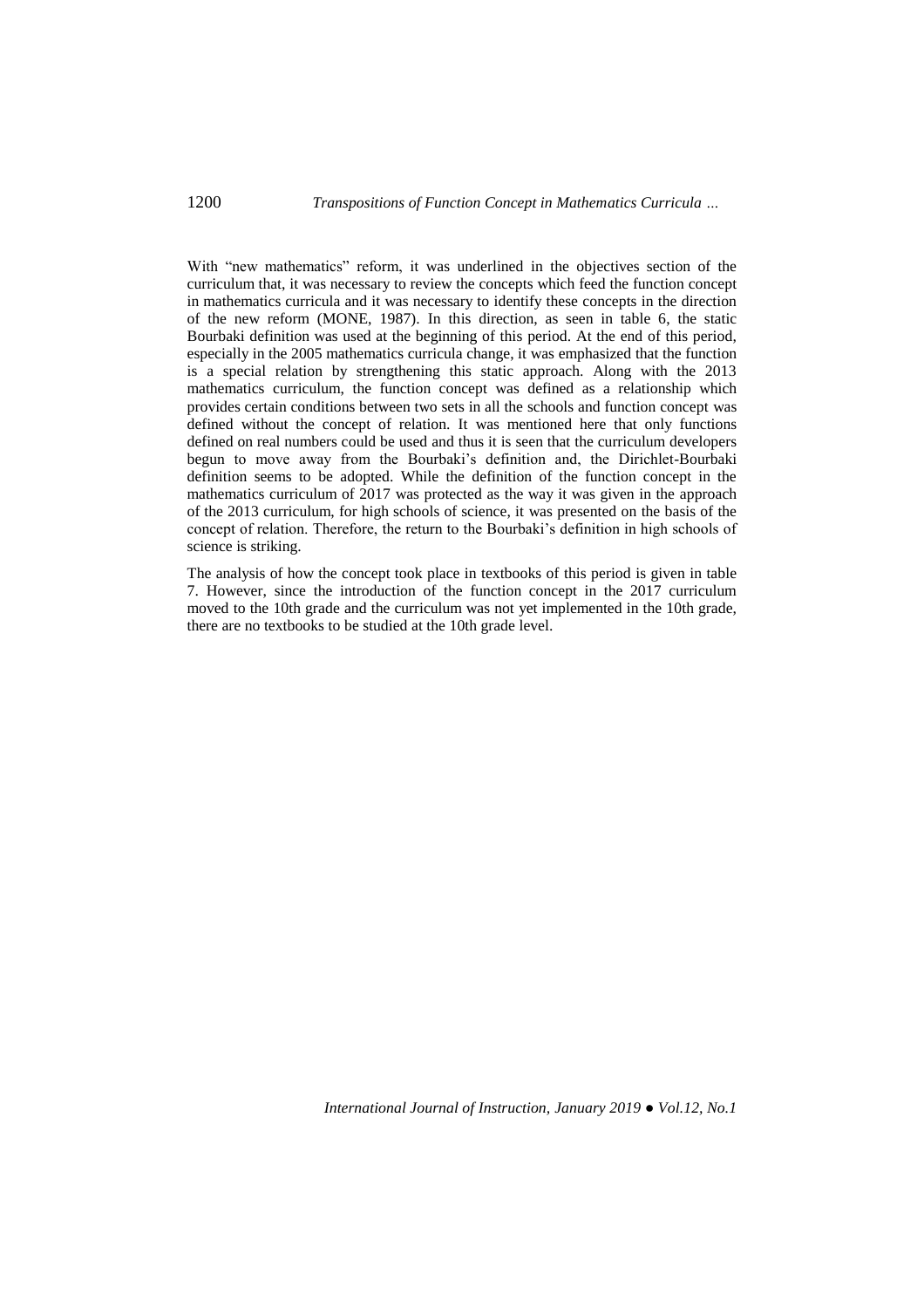Table 7 Function Concept in 1974-2017 Period Textbooks

| Textbook                                                                                                            | Author(s) $&$                                           | $\frac{1}{2}$<br>Pre-Functional Topics and Function Definition                                                                                                                                                                                                                                                                                                                                                                                                                                                                                                                                                                                                                                                                                                                                                                                                                                                                                            | Definition &                                                               |
|---------------------------------------------------------------------------------------------------------------------|---------------------------------------------------------|-----------------------------------------------------------------------------------------------------------------------------------------------------------------------------------------------------------------------------------------------------------------------------------------------------------------------------------------------------------------------------------------------------------------------------------------------------------------------------------------------------------------------------------------------------------------------------------------------------------------------------------------------------------------------------------------------------------------------------------------------------------------------------------------------------------------------------------------------------------------------------------------------------------------------------------------------------------|----------------------------------------------------------------------------|
| (Grade)                                                                                                             | Year                                                    |                                                                                                                                                                                                                                                                                                                                                                                                                                                                                                                                                                                                                                                                                                                                                                                                                                                                                                                                                           | meaning                                                                    |
| Mathematics<br>High School I                                                                                        | Gürdal, Aydan<br>& Metin, 1979;<br>1984;<br>1987        | Logic $\rightarrow$ Sets $\rightarrow$ Relation and Function<br>Let's assume that a group of twenty scout people in your school<br>visited a nearby village and spent the night in the village. There<br>are thirty houses in the village. In this case, it is clear that they<br>will not be able to stay in some houses in the village. In some<br>houses more than one scout may stay. Let's say A to the set of<br>scouts, and B to the set of houses in the village. Here a<br>corresponding equivalent is made between the elements of A and<br>the elements of B. Each element of A corresponds to only one<br>element of B and an element of B corresponds to one or more<br>elements of A, or not at all<br>Let f be a relation from A to B.<br>a) If for $\forall x \in A$ there is $\exists y \in B$ such that $(x, y) \in f$ and<br>b) If for $\forall x \in A$ and y, $z \in B$ , there is $((x,y) \in f$ and $(x,z) \in f) \Rightarrow y=z$ | Static meaning<br>Bourbaki's<br>definition                                 |
| High School 1<br>Mathematics<br>Textbook                                                                            | Cetiner, Kavcar<br>& Yıldız, 1999;<br>2001;<br>2005     | Then relation f is called a function from A to B.<br>Logic $\rightarrow$ Sets $\rightarrow$ Relation, Function, Operation<br>Let A and B be two non-empty sets. We know that each subset<br>of AxB is called "a relation from A to B". Not every relation is a<br>function. Function is a special relation.<br>Definition: Let A and B be two non-empty sets. f relation, which<br>corresponds each element of A with only one element in B, is<br>called as a function from A to B. According to this definition, in<br>order for a f relation to be a function from A to B,<br>1. For $\forall x \in A$ there is at least one $y \in B$ such that $(x, y) \in f$ .<br>2. For $\forall x \in A$ while is $(x, y) \in f$ and $(x, z) \in f$ , y=z                                                                                                                                                                                                         | Static meaning<br>Bourbaki's<br>definition                                 |
| The 9th grade<br>mathematics<br>textbook in<br>secondary<br>school                                                  | Alkan (Ed.)<br>2012                                     | Logic $\rightarrow$ Sets $\rightarrow$ Relation, Function, and Operation<br>Let be $A \neq \emptyset$ and $B \neq \emptyset$ , the f relation, which corresponds each<br>element of set A to one and only one element of set B, is called<br>as a function from A to B.<br>Sets $\rightarrow$ Equations and Inequalities $\rightarrow$ Functions<br>Let A and B be two non-empty sets. The relationship, which                                                                                                                                                                                                                                                                                                                                                                                                                                                                                                                                            | Static meaning<br>Bourbaki's<br>definition                                 |
| Secondary<br>School<br>Mathematics<br>9th grade<br>second book                                                      | Commission201<br>3                                      | corresponds each element of set A to one and only one element<br>of set B, is called as a defined function from A to B.<br>A function defined from A to A can be also called as a function<br>defined on A.                                                                                                                                                                                                                                                                                                                                                                                                                                                                                                                                                                                                                                                                                                                                               | Static meaning<br>Bourbaki's<br>definition                                 |
| Secondary<br>School Grade 9<br>Mathematics<br>Textbook<br>Secondary<br>School<br>Mathematics<br>Grade 9<br>Textbook | Aytar &<br>Arslantas, 2012<br>Karakuyu &<br>Bağcı, 2013 | Logic $\rightarrow$ Sets $\rightarrow$ Relation, Function, and Operation<br>Let A and B any two non-empty sets and f is the assumed<br>relation from A to B.<br>If the $f$ relation has the following properties then this $f$ relation<br>called as a function from A to B.<br>1. The f relation corresponds each element of set A to one and<br>only one element of set B.<br>2. There are no un-corresponded elements left in set A.<br>Sets $\rightarrow$ Equations and Inequalities $\rightarrow$ Functions<br>A and B are two non-empty sets, f expression, which<br>corresponds each element of A to one and only one element of<br>B, is called as a function from A to B.                                                                                                                                                                                                                                                                        | Static meaning<br>Bourbaki's<br>definition<br>Static meaning<br>Bourbaki's |
| Secondary<br>School Grade 9<br>Mathematics<br>Textbook                                                              | Gökbaş, Kaleci<br>& Mutluoğlu,<br>2015                  | Sets $\rightarrow$ Equations and Inequalities $\rightarrow$ Functions<br>A relationship, which corresponds each element of a set<br>(domain) to a single and only one element of another set (range),<br>is called as function.                                                                                                                                                                                                                                                                                                                                                                                                                                                                                                                                                                                                                                                                                                                           | definition<br>Static meaning<br>Definition of<br>Dirichlet-<br>Bourbaki    |

From Table 7 it is clearly understood that at the beginning of this period, function concept was built on the triplet of logic-sets-relation and, Bourbaki's definition was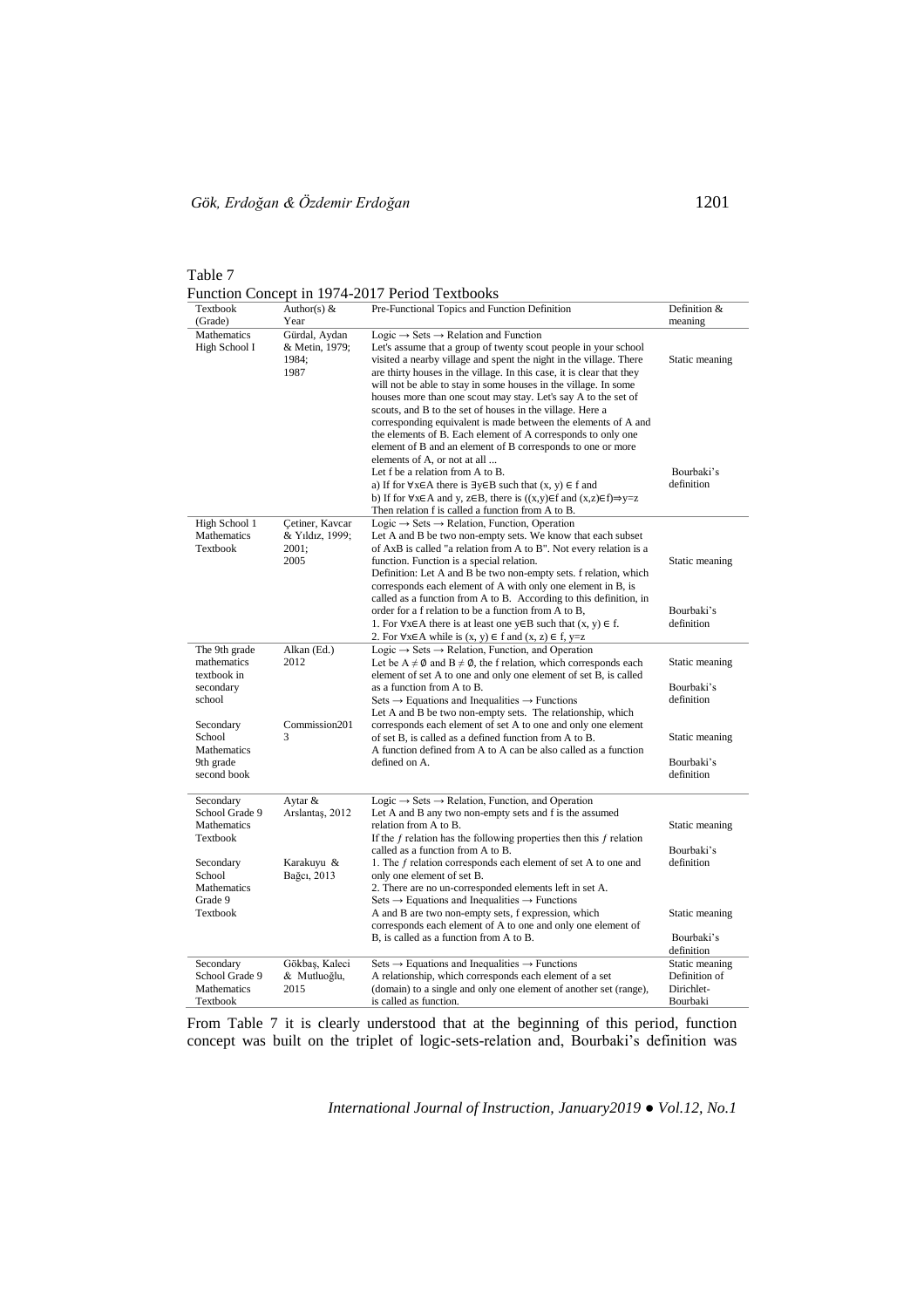adopted. It was specified that 2013 curriculum only included functions defined on real numbers. In the textbook of 2013 it is understood that the topics that need to be taught before the functions changed as sets, equations and inequalities and, a context was created for defining functions over real numbers. However, it is seen that the definition of this book was not based on real numbers but on arbitrary sets such as A and B. The definition given in the textbook of the 2015 appears to move away, to a certain extent, from Bourbaki's definition and goes towards to the definition of Dirichlet-Bourbaki.

### **DISCUSSION AND CONCLUSION**

A similarity has been observed between the development of the meaning of the concept for students and the development of mathematical concepts in the historical process (Fried, 2018). In this study, it was revealed that the way the concept of function was included in the curriculum or textbooks was greatly influenced by the historical development process of the concept.

The findings of the study indicate that the function concept passed through three basic periods during the approximately 100-year republican period. Taking into account the dominant approaches, these periods can be called as *the Eulerian period, the Dirichletian period and the Bourbakist period.* Eulerian period covering the years 1924-1952 concluded with the introduction of function concept into curricula. In this period, there was no definition of function in curricula. However, in the textbooks intuitive definitions were observed as Euler gave them. In this process, function concept was taken into an algebraic context with concepts such as numbers, ratio-proportion and equation. Another feature of this period is that in the textbooks the daily life examples and especially the graphical representation for these intuitive definitions were kept in the front. This finding shows similarities with the study of Hight (1968), as he stated that in the first half of the 20th century, a close definition of the function concept to the Euler's definition was extensively given in the textbooks of America.

In the Dirichletian period covering the years 1952-1974, besides the algebraic context was maintained, the variable concept was often emphasized. Furthermore, in this period's curricula, a great importance was given to the graphical representation of basic functions. In the textbooks, besides the variability feature of functions, the interval concept was included and in parallel with the Dirichlet's definition, the function concept was defined based on the interval concept. However, it is understood that the Dirichletian period soon ended when the first traces of Bourbaki's definition began to appear in 1967. Similarly to this result, Kennedy and Ragan (1969) pointed out that most of the textbooks in America, transitioned from the Euler's definition or from the Dirichlet's definition to the Bourbaki's definition at the end of the 1950s.

It can be said that the Bourbakist period continued its presence from 1974 to the present day. In every curriculum change of this period, although small changes were observed in the definition of function concept, the concept continue to be built on the triplet "logicset-relation" and, the Bourbaki's definition is dominant. In fact, the curriculum of 2013 significantly returned to the context of Eulerian and Dirichletian periods and the function concept has begun to be built on equations and its introduction was limited with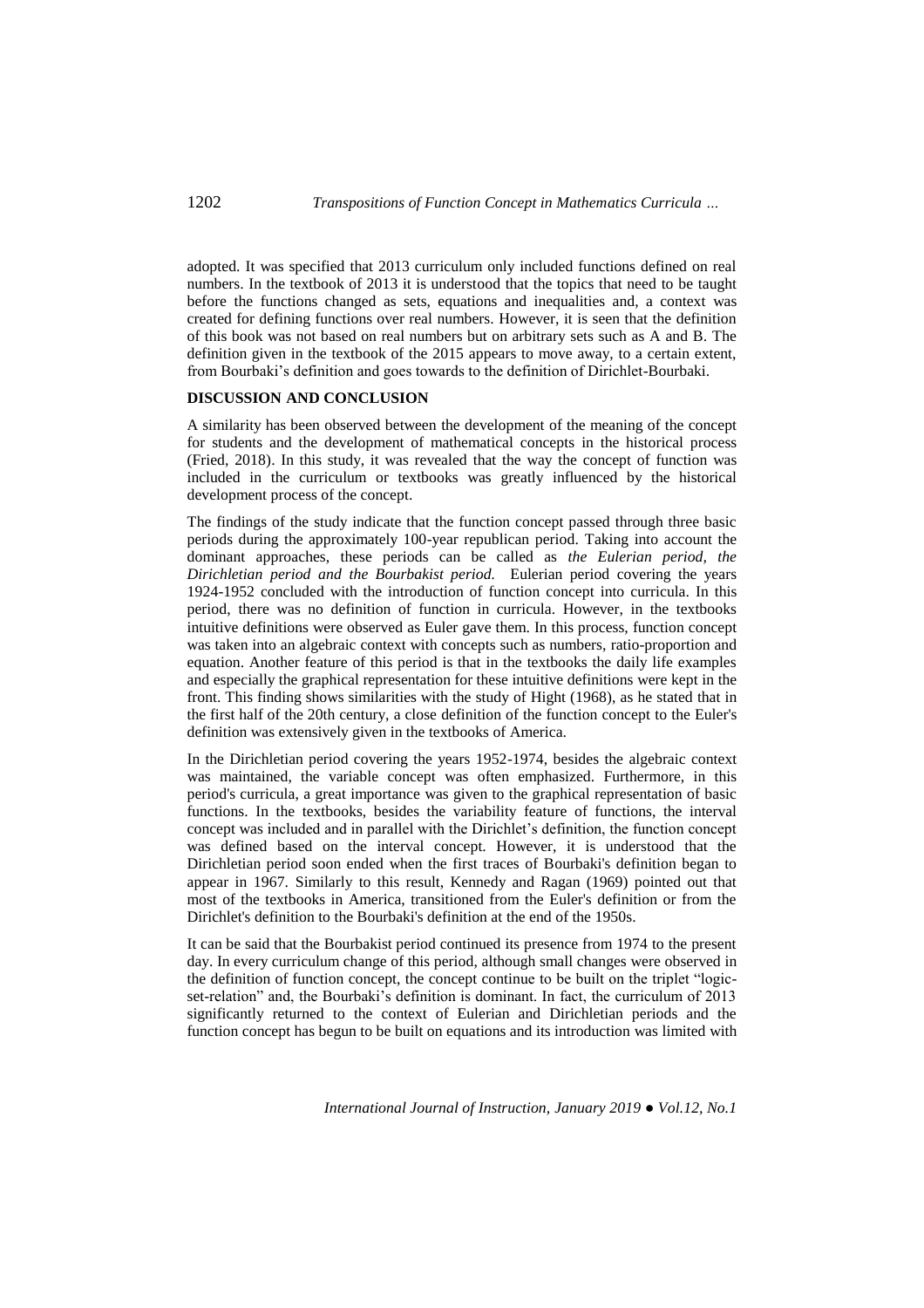real functions. Nevertheless, it is seen that, the introductions in the textbooks were systematically constructed through arbitrary set of Bourbakist approaches. Likewise, in the American textbooks of the second half of the 20th century, although the concept was defined in different ways (as sets of ordered pairs, correspondence between variables or elements of two sets, dependent relations, etc.), the effect of Bourbaki's definition was observed in these definitions. (Cha, 1999; Cooney & Wilson, 1993).

Hight (1968) stated that it is necessary to examine the historical development process of the concept of function and to establish an awareness of its different definitions. It is stated that teachers need to know the different definitions of the function concept, the basic dynamics of these definitions and in which cases they have the advantage or disadvantage (Cha, 1999). Sierpinska (1992), with a didactic point of view, suggested that a similar approach to the Dirichlet's definition should be followed at secondary school level, rather than the Bourbaki's definition. The underlying reason for this can be explained by the fact that the Bourbaki's definition is a complex structure and this complexity comes from the fact that it contains many sub-concepts (Eisenberg, 2002). In support of this, Cha (1999) argued that the Euler's definition at secondary school level is more appropriate because Bourbaki's definition makes it hard to give concrete examples in linking everyday life because of the inclusion of logical items. Liu (2003) stated that the present definition of the concept of function is a consequence of its evolution in its long historical development, and that it is acceptable for students to encounter difficulties in understanding this definition.

Earlier studies showed that the introduction of function concept in curricula and textbooks were close to the Euler's definition at the beginning of the 20th century, Dirichlet's definition started to be used after and, from the 1960s Bourbakist approach has influenced almost every country's mathematics curricula and since the 1990s there was a search for the ways to move away from the Bourbakist approach in teaching mathematics (Cha, 1999; Cooney & Wilson, 1993; Denbel, 2015; Kennedy & Ragan, 1969; Sierpinska, 1992; Eisenberg, 2002). The results of this study support well the above studies and despite the chronological differences, it shows that similar definitions of the same cycle took place in Turkey as well.

Since the introduction of didactic transposition theory (Chevallard, 1985), it is well known that transposition of mathematical concepts for teaching purposes is a dynamic, multi-dimensional and problematic process. In the particular case of the function concept, this study also reveals the universality of this process. Contrary to popular opinion, it is understood that mathematics curricula are affected quickly from many universal phenomena, especially from developments in mathematics. On the other hand, this research raises the question of whether changes in mathematics curricula is progressive or cyclical. The fact that Bourbaki's definition requires a high level of abstraction and that students have many difficulties with this definition seems to drive curricula developers of the last 20 years to rediscover the historical algebraic context rather than to develop new approaches.

*International Journal of Instruction, January2019 ● Vol.12, No.1*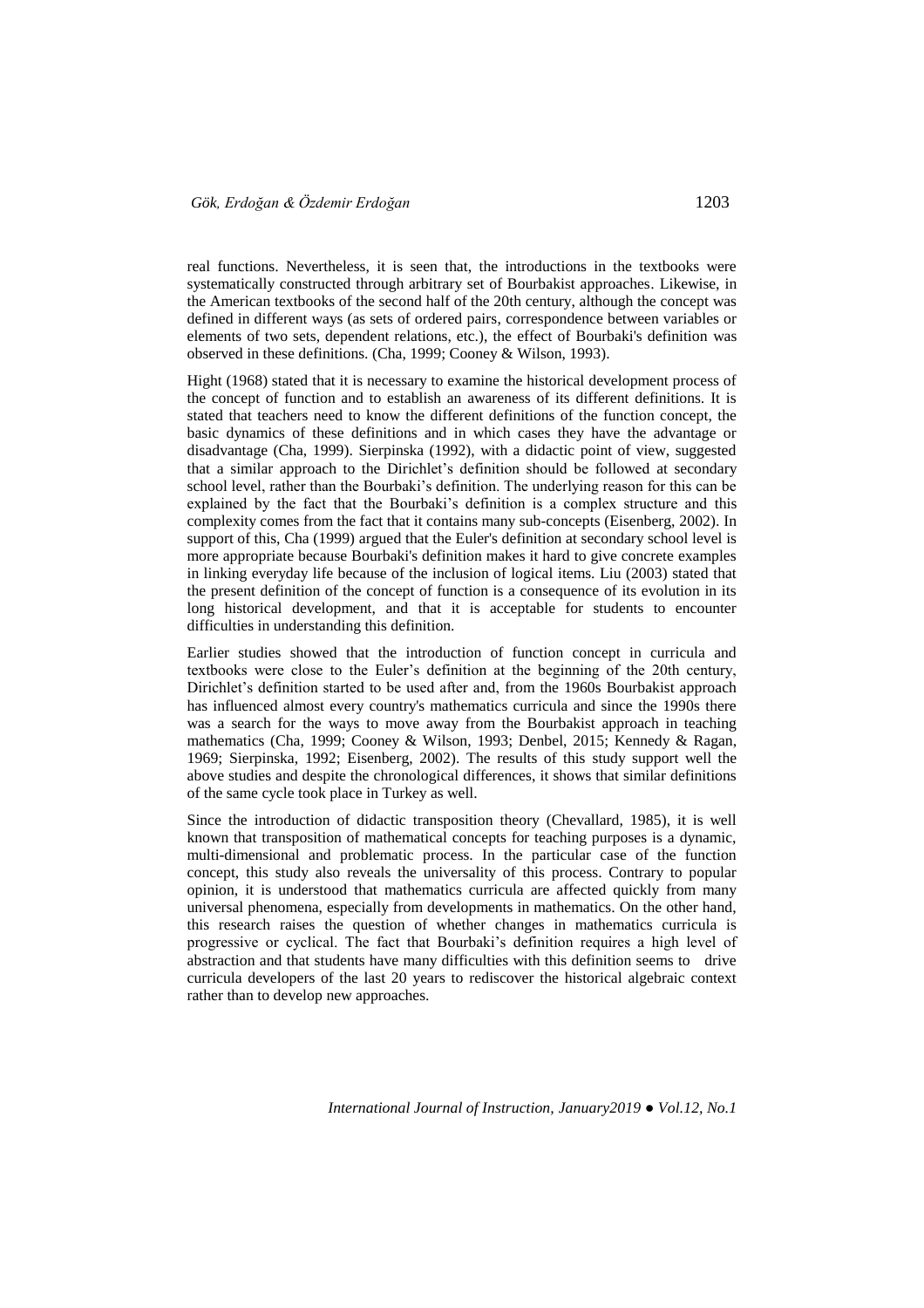#### **RECOMMENDATION**

The results of the present study can be used in examining the transpositions of different concepts in mathematics curricula and textbooks and, offer a holistic view on the definition and the introduction of function concept for curriculum developers.

## **REFERENCES**

Argün, Z., Arıkan, A., Bulut, S., & Sriraman, B. (2010). A brief history of mathematics education in Turkey: K-12 mathematics curricula. *ZDM, 42*(5), 429-441.

Bosch, M., & Gascón, J. (2006). Twenty-five years of the didactic transposition. *ICMI Bulletin, 58*, 51–63.

Breslich, E. R. (1932). Measuring the development of functional thinking in algebra. In W. D. Reeve & V. Sanford (Eds.), *The Teaching of Algebra* (pp. 93–118). New York, NY: National Council of Teachers of Mathematics, Teachers College, Columbia University.

Cajori, F. (1919). *A history of elementary mathematics*. New York: Macmillan.

Cha, I. S. (1999). Mathematical and pedagogical discussions of the function concept. *Journal of the Korea Society of Mathematical Education Series D: Research in Mathematical Education, 3*(1), 35-56.

Chevallard, Y. (1985). *La transposition didactique. Du savoir savant au savoir enseigné*. Grenoble: La Pensée Sauvage.

Cooney, T. J. & Wilson, M. R. (1993): Teachers' thinking about functions: historical and research perspectives. In: T. Romberg; E. Fennema & T. Carpenter (Eds.), Integrating research on the graphical representation of functions. Hillsdale, New Jersey: Erlbaum.

Denbel, D. G. (2015). Functions in the secondary school mathematics curriculum. *Journal of Education and Practice, 6*(1), 77-81.

Eisenberg, T. (2002). Functions and associated learning difficulties. In D. Tall (Ed.), *Advanced mathematical thinking* (pp. 140–152). Dordrecht, The Netherlands: Kluwer Academic Publishers.

Erdoğan, A. (2009). Matematiksel nesneler, sorunlu şeyler! *Necatibey Eğitim Fakültesi Elektronik Fen ve Matematik Eğitimi Dergisi, 3*(1), 156-173.

Even, R. (1993). Subject-matter knowledge and pedagogical content knowledge: Prospective secondary teachers and the function concept. *Journal for Research in Mathematics Education, 24*(2), 94-116.

Fried, M. N. (2018). History of mathematics, mathematics education, and the liberal arts. In *Invited Lectures from the 13th International Congress on Mathematical Education* (pp. 85-101). Springer, Cham.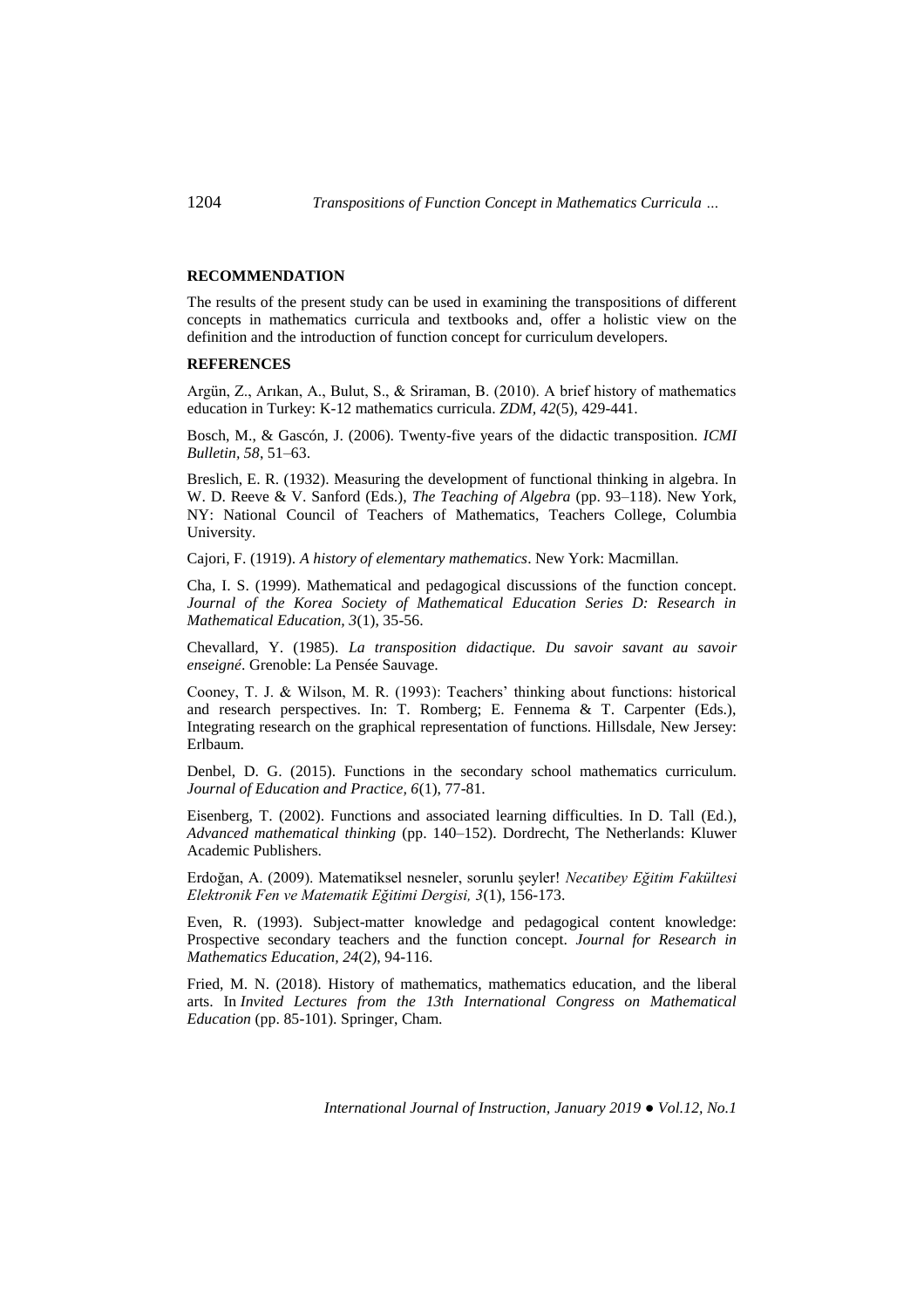Güzel, İ., Karataş, İ., & Çetinkaya, B. (2010). Ortaöğretim matematik öğretim programlarının karşılaştırılması: Türkiye, Almanya ve Kanada. *Turkish Journal of Computer and Mathematics Education*, *1*(3), 309-325.

Hamley, H. R. (1934). *Functional thinking*. New York, NY: National Council of Teachers of Mathematics, Teachers College, Columbia University.

Hedrick, E. R. (1938). The function concept in elementary teaching and in advanced mathematics. *The American Mathematical Monthly, 45*(7), 448-455.

Hight, D. W. (1968). Functions: Dependent variables to fickle pickers. *The Mathematics Teacher*, *61*(6), 575-579.

Kline, M. (1972). *Mathematical thought from ancient to modern times* (Vol. 1). New York: Oxford University Press.

Kleiner, I. (1989). Evolution of the function concept: A brief survey. *The College Mathematics Journal, 20*(4), 282-300.

Kleiner, I. (1993). Functions: Historical and pedagogical aspects. *Science and Education, 2*(2), 183-209.

Kennedy, J. & Ragan, E. (1969): Function. In: National Council of Teachers of Mathematics (Ed.), 31st yearbook: Historical topics for the mathematics classroom (pp. 312–313). Reston, VA: National Council of Teachers of Mathematics.

Liu, P. H. (2003). Do teachers need to incorporate the history of mathematics in their teaching. *Mathematics Teacher*, *96*(6), 416-421.

Lutzen, J. (1983). Euler's vision of a general partial differential calculus for a generalized kind of function. *Mathematics Magazine*, *56*(5), 299-306.

Malik, M. A. (1980). Historical and pedagogical aspects of the definition of function. *International Journal of Mathematics Education in Science and Technology, 11*, 489– 492.

Markovits, Z., Eylon, B. S., & Bruckheimer, M. (1986). Functions today and yesterday. *For the learning of mathematics, 6*(2), 18-28.

Ministry of National Education (MONE). (1987). Lise matematik programı. Ankara: Milli Eğitim Basımevi.

Merter, F., & Şan, A. (2012). Lise matematik dersi öğretim programı hakkındaki öğretmen görüşleri. *International Jurnal of Social Sciences*, *5*(7), 483-507.

Merzbach, U. C., & Boyer, C. B. (2011). *A history of mathematics* (3 ed.). Hoboken, NJ: Wiley.

Oehrtman, M. C., Carlson, M. P., & Thompson, P. W. (2008). Foundational reasoning abilities that promote coherence in students' function understanding. In M. P. Carlson & C. Rasmussen (Eds.), *Making the connection: Research and teaching in undergraduate*